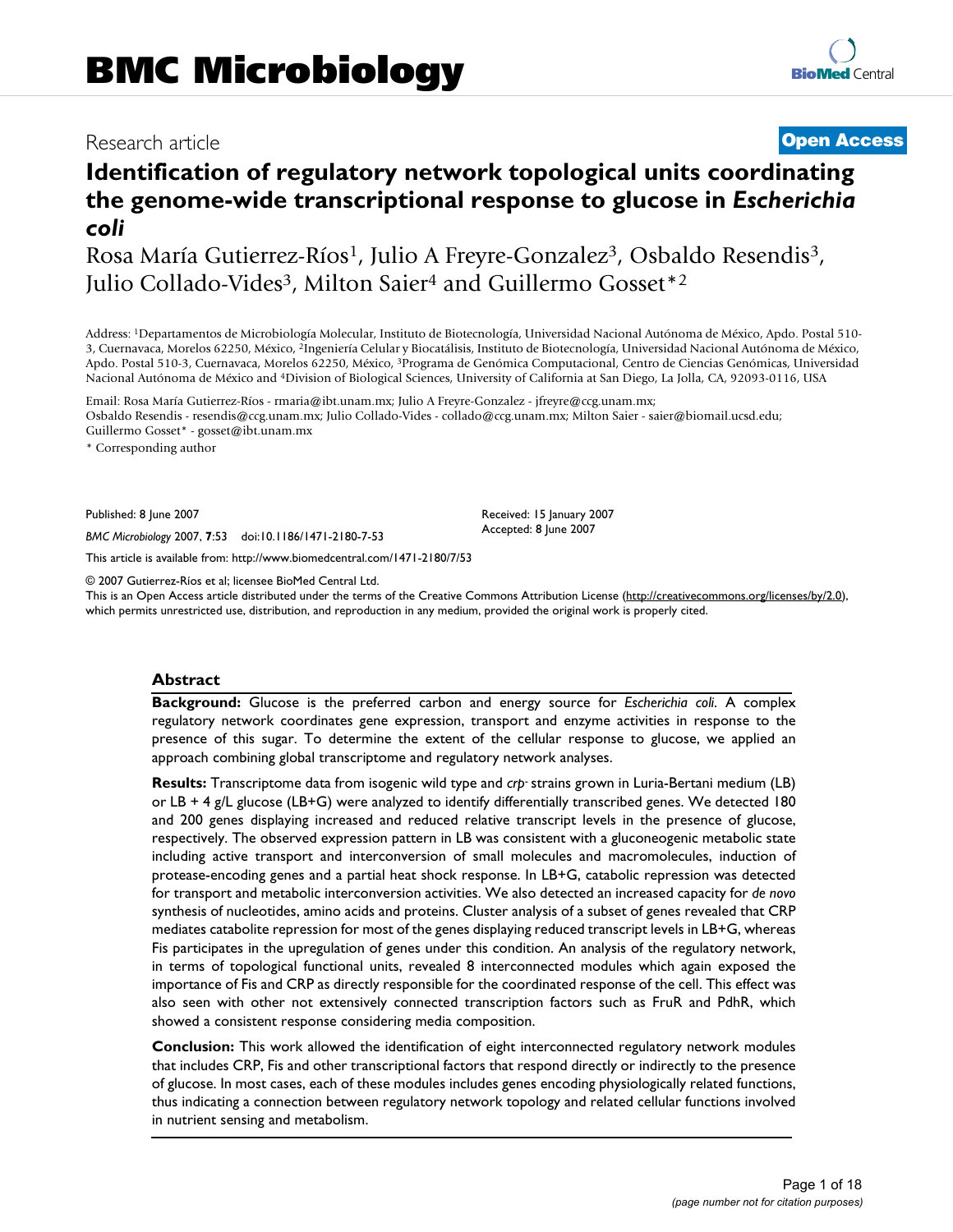# **Background**

In their natural environments, bacteria must adapt to changing physicochemical conditions. Adaptation responses are controlled by a complex network of sensory and regulatory proteins that modulate cellular functions at the transcriptional and posttranscriptional levels. Nutrient availability, ranging from sufficiency to total deprivation, is one of the environmental variables the cell is constantly sensing. Among nutrients, carbohydrates are particularly important to the cell since they are utilized as both carbon and energy sources. Glucose is the most abundant aldose in nature, being present mostly in polymeric states as starch and cellulose [1]. This sugar is the preferred carbon and energy source for the gram-negative bacterium *Escherichia coli* (*E. coli*) [2]. Specialized protein systems are present in *E. coli* to sense, select and transport glucose. This sugar is internalized and phosphorylated by the phosphoenolpyruvate:sugar phosphotransferase system (PTS). This system catalyzes group translocation, a process that couples transport of sugars to their phsosphorylation. The PTS is widespread in bacteria but absent in Archaea and eukaryotic organisms [3,4]. It is composed of soluble non sugar-specific protein components, Enzyme I (EI) and the phosphohistidine carrier protein (HPr) which relay a phosphoryl group from the glycolytic intermediate, phosphoenolpyruvate (PEP), to any of the different sugar-specific enzyme II complexes. Glucose is imported by the II<sup>Glc</sup> complex, composed of the soluble IIA<sup>Glc</sup> enzyme and the integral membrane permease IICB-Glc  $[5]$ .

The preferred nutritional status of glucose for *E. coli* is evidenced by the observed repression and inhibition exerted by this sugar on gene expression and the activities of enzymes and transporters related to the consumption of other carbon sources. This example of global regulation is called carbon catabolite repression (CCR) [2]. As a sensor of the presence of glucose in the external medium, the PTS plays a central role in CCR. When glucose is present in the medium and it is being transported by the PTS, the IIAGlc protein is non-phosphorylated, and in this state, it binds to various non-PTS permeases inhibiting uptake of other carbon sources. This form of IIAGlc also binds to the enzyme glycerol kinase (GK), inhibiting its activity. When glucose is absent from the culture medium, IIAGlc is mainly in its phosphorylated state. In this condition,  $IIA<sup>Glc</sup>~P$  binds to the enzyme adenylate cyclase (AC), activating its cyclic AMP (cAMP) biosynthetic capacity. Therefore, cAMP concentrations increase in the cell. Then cAMP binds to the cAMP receptor protein (CRP) and promotes the induction of catabolite-repressed genes[2].

The global transcriptional response of *E. coli* to different nutrient/environmental conditions has been studied using microarray technology. These studies have revealed

complex genome-wide expression patterns that reflect the roles of different cellular regulators on cell adaptability and survival. Some of these works have focused on analyzing the effects on global transcription patterns of growing *E. coli* in minimal or complex media with different glucose concentrations [6-9]. These studies have enabled the identification of genes whose transcript levels change in response to each specific condition. In order to characterize the cellular response to glucose, conditions must be chosen that represent sufficiency and the complete lack of this nutrient. A comparison of genome-wide transcriptome patterns between strains grown under these conditions should be adequate for identifying the group of genes displaying a transcriptional response to glucose which we term, the "glucose stimulon". In this work, we use transcriptome data, collected under conditions of glucose absence or excess in a complex medium. Analyses of the data set were used to identify the genes encoding cellular functions that respond to this stimulus and enable the cell to adapt to nutrient availability. Topological analysis of the regulatory network involved in this response revealed modular organization where global and local transcriptional factors integrate different signals to detect and respond to the presence of glucose.

# **Results and Discussion**

#### *Global transcriptome response to the presence of glucose in complex medium*

Transcriptome data was obtained from previously reported experiments performed with *E. coli* strain BW25113 and an isogenic *crp* mutant (LJ3017)[10]. These strains were grown in LB medium with (LB+G) or without (LB) 0.4% glucose. Total RNA was extracted from each condition, processed and hybrydized to the Affymetrix *E. coli* array which includes 4327 genes [11]. Three data sets were obtained for each of three experimental conditions: wild type grown in LB medium (WT), wild type grown in LB medium + glucose (WTg) and a *crp*- mutant grown in LB medium (CRP). Starting with these data, differentially transcribed genes were selected using an outlier iteration method [12-14]. Analysis of the data from the WTg/WT log ratios, allowed the identification of genes having a significant change in transcript level (Table 1) [15]. 180 genes showed increased and 200 reduced relative transcript levels. Of these 380 genes, 87 belong to the hypothetical, unknown class.

Figure 1 shows an integrated view of the transcriptional responses and their roles in cell physiology of the 293 genes having a known function and found to respond to glucose. As can be seen, the presence of glucose induced the expression of genes encoding the general PTS protein Hpr and the glucose-specific IICBGlc permease. This response is expected to increases cellular glucose transport capacity [16]. Glucose-dependent induction was also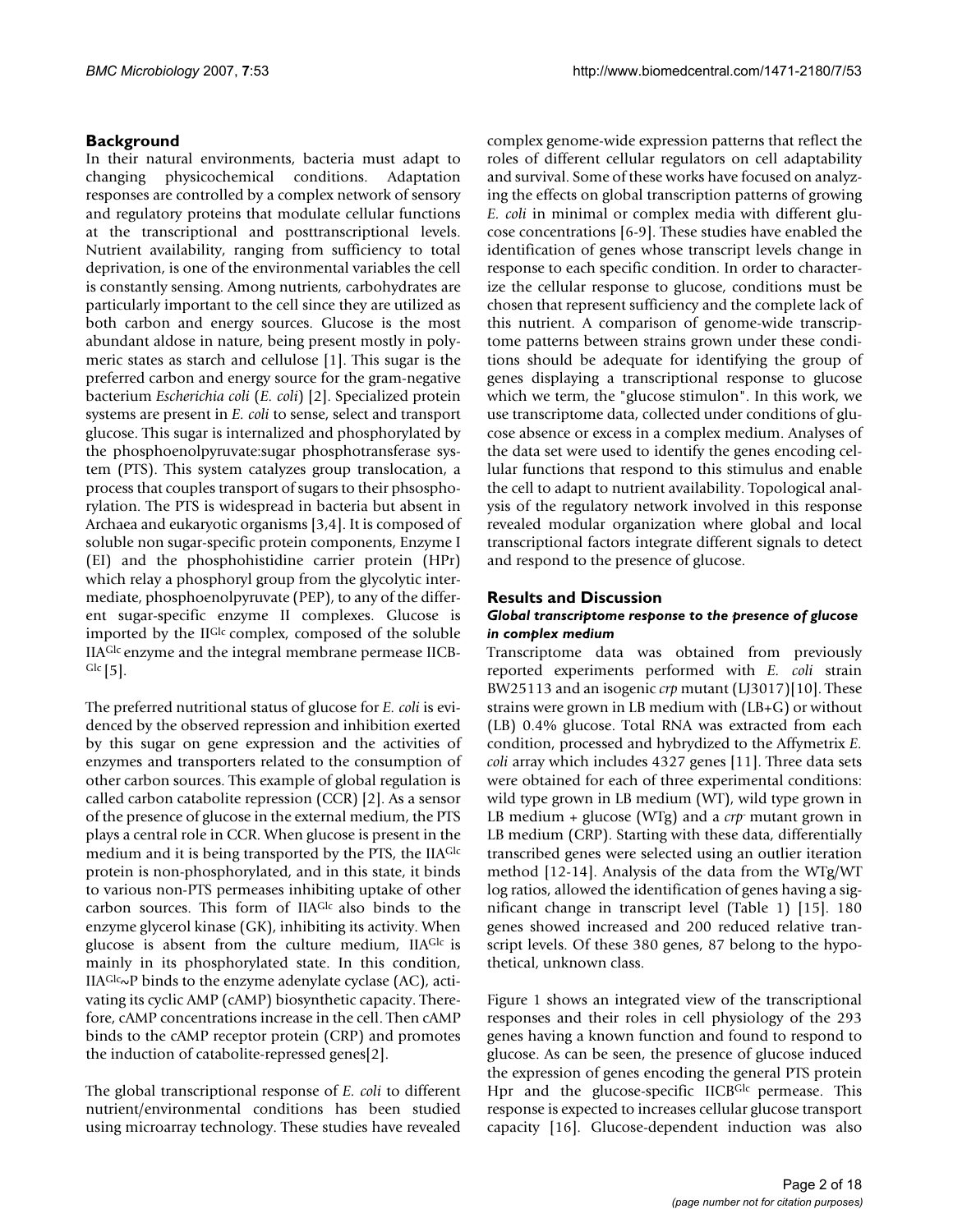detected for genes encoding proteins involved in the import of polyamines, inorganic phosphate and magnesium ions, thus suggesting that these nutrients are required to sustain the higher growth rate observed in the LB+G medium. In contrast, glucose had a repressive effect on genes encoding transporters and periplasmic receptor proteins related to the import of alternative carbon and carbon-nitrogen sources. These included: amino acids, carbohydrates, lactate, glycerol, peptides, dipeptides and nucleosides. Furthermore, a reduction in transcript levels was observed for genes encoding proteins involved in the catabolism of several sugars and amino acids. This transcriptome pattern is the expected result of carbon catabolite repression exerted by glucose [2].

The presence of glucose had a significant effect on transcript levels of genes encoding enzymes of central metabolism. Upregulation with glucose was detected for the genes encoding the E1 and the lipoate acetyltransferase/ dihydrolipoamide acetyltransferase subunits of the pyruvate dehydrogenase multienzyme complex (Pdh) as well as the genes encoding phosphotransacetylase and acetate kinase, that constitute an acetate synthesis pathway. On the other hand, downregulation was observed for genes encoding nearly all enzymes involved in gluconeogenesis, the TCA cycle and the glyoxylate bypass[17]. The observed responses are consistent with the expected glycolytic metabolism induced by exogenous glucose.

Functions related to nucleotide biosynthesis and salvage pathways of purines and pyrimidines were found to change in response to glucose. Growth in LB+G medium reduced transcript levels of genes encoding proteins involved in (deoxy)ribose phosphate degradation, as well as the salvage pathways for both adenine, hypoxanthine, and their nucleosides and pyrimidine ribonucleotides and pyrimidine deoxyribonucleotides. By contrast, transcript levels for genes encoding enzymes that participate in the *de novo* biosynthesis of purine and pyrimidine ribonucleotides were increased. These results suggest that the cell exists in a metabolic state where it is importing and interconverting ribo and deoxyribonucleotides present in the LB medium, but addition of glucose induces another state where *de novo* synthesis capacity is increased.

For genes encoding enzymes of amino acid metabolism, different effects of glucose were observed. Downregulation in LB+G medium relative to LB medium was detected for genes involved in biosynthetic pathways for aromatic amino acids, aspartate, cysteine, isoleucine-valine, phenylalanine and threonine. Interestingly, downregulation was also observed for genes encoding activities involved in the degradation of aspartate, cysteine, glycine and threonine. In addition, as mentioned above, a decrease in transcript level was detected for genes encoding importers

for alanine, glutamine, glycine, histidine, proline and serine. These results indicate a reduction in import and degradation capacity for several amino acids when growing in LB+G medium. This can be explained considering that in this condition amino acids utilization as carbon sources should be significantly reduced. The apparent reduction in the demand for external amino acids to be used as alternative carbon sources or building blocks could also be a consequence of increased capacity for the *de novo* synthesis of amino acids once glucose is available. However, as noted above, induction of genes of amino acid synthesis pathways was never observed, and, in fact, repression was observed for several pathways. Therefore, the effects of glucose on degradative and biosynthetic capacities do not seem to be global but amino acid-specific.

A general trend of upregulation in LB medium was detected for genes encoding proteases, indicating higher proteolytic activity under this condition when compared to growth in LB+G medium. This makes sense since peptide degradation and protein turnover can provide carbon and energy for biosynthetic purposes in the absence of glucose. A similar pattern was observed for heat shock proteins and chaperones. These results suggest a higher protein turnover rate in the absence of glucose. The possible presence of partially degraded or misfolded proteins when the cells are growing in LB medium could cause the induction of heat shock proteins and chaperones, as has been previously reported [18,19]. It should be pointed out that several of the induced proteases are involved in regulatory processes (Fig. 1). The overall regulatory effects of such a response remain to be determined. A decrease in transcript level for heat shock proteins and chaperones upon growth in LB+G medium indicates that functions related to protein turnover are reduced by the presence of glucose, suggesting a lower capacity or need to use of amino acids derived from proteins as sources of carbon or protein constituents, or that proteins are more stable in an energized cell.

Medium composition had an important effect on genes encoding proteins involved in translation. Increased transcript levels were observed for genes encoding 20 of the 30 ribosomal protein components of the 50S subunit and 16 of the 22 ribosomal proteins of the 30S subunit. Also increased were transcript levels for 46 tRNA genes, grouped in 14 transcriptional units (TUs). Two of these TUs include genes *rrnA* and *rrnD*, encoding two of the seven 16S ribosomal RNAs. These genes are known to be subject to growth rate-dependent regulation [20]. In cultures used to obtain the RNA to generate the transcriptome data, a 5% higher growth rate was observed when comparing LB+G to LB conditions [10,21]. Therefore, induction of genes encoding ribosomal proteins, tRNAs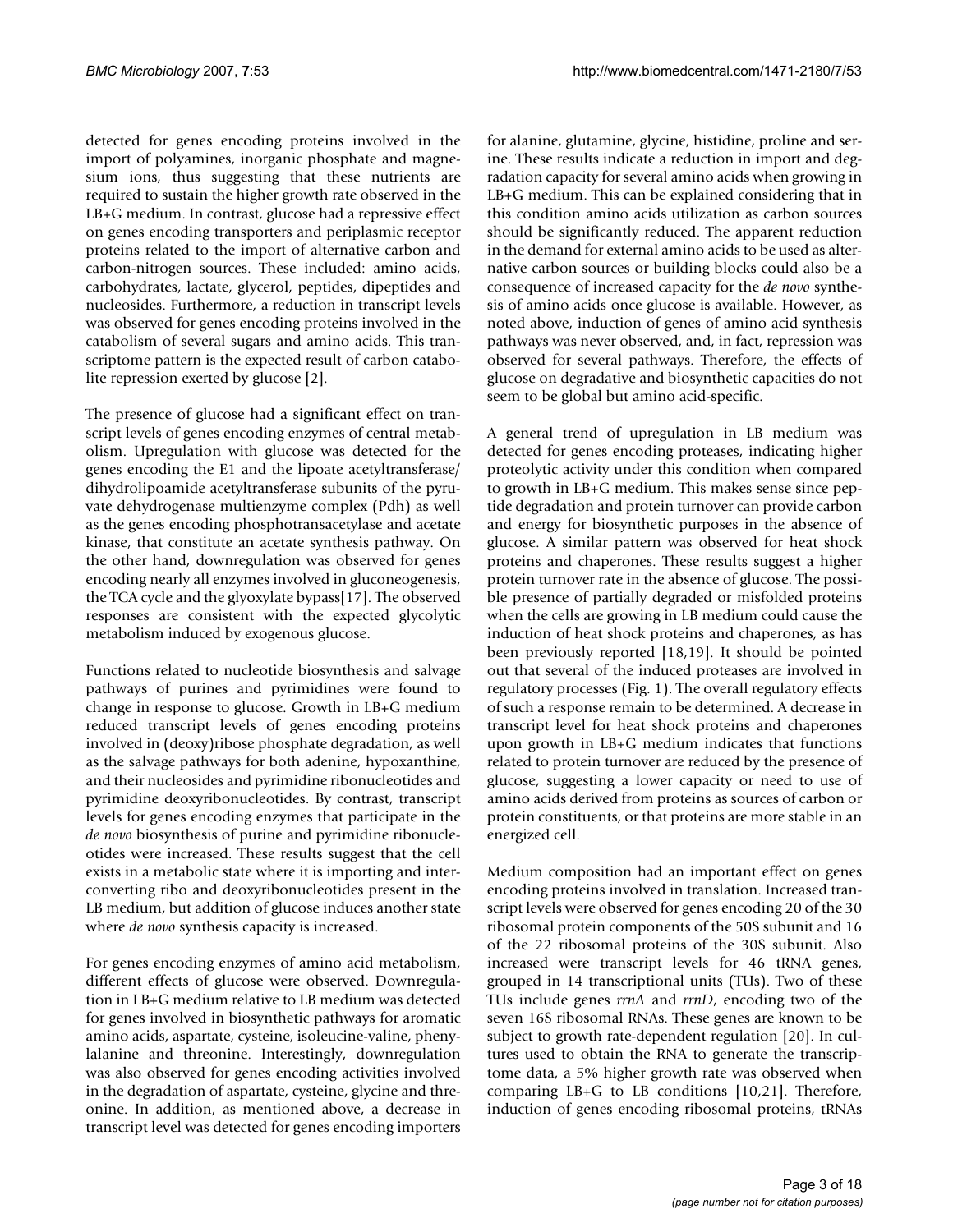

#### due to the presence of glucose are **Figure 1** Transcriptome profile of *E. coli* comparing growth in LB+G to th shown in red and green, respectively at in LB. Genes displaying higher and lower transcript levels

**Transcriptome profile of** *E. coli* **comparing growth in LB+G to that in LB. Genes displaying higher and lower transcript levels due to the presence of glucose are shown in red and green, respectively**. Abbreviations: 1,3-DPG, 1,3-diphosphateglycerate; AcCoA, acetyl coenzyme-A; Ac~P, acetyl phosphate; AKG, á-ketoglutarate; CIT, citrate; DHA, dihydroxy-acetone-phosphate; F1,6BP, fructose-1,6-bisphosphate; F6P, fructose-6-phosphate; FUM, fumarate; G3P, glycerol-3 phosphate; G6P, glucose-6-phosphate; GAP, glyceraldehyde-3-phosphate; GAT1P, galactitol-1-phosphate; ICIT, isocitrate; MAL, malate; MG, methylglyoxal; OAA, oxaloacetate; PEP, phosphoenolpyruvate; PYR, pyruvate; Sor6P, sorbitol-6-phosphate; SUC, succinate; SUCCoA, succinyl-CoA; Tag1,6BP, tagatose-1,6-bisphosphate; Trp, L-tryptophan.

and rRNAs is an expected response to the higher growth rate in LB+G medium.

Cell division and replication functions were found to respond to medium composition. Glucose lowered transcript levels for genes encoding DNA replication inhibitor protein CspD and the cell division inhibitor and membrane ATPase MinCD of the MinC-MinD-MinE and DicB-MinC systems. The *cspD* gene is known to be induced upon glucose starvation [22,23]. An increase was observed in transcript level for the gene encoding PriB protein that is a component of the multiprotein complex called primosome. This complex is believed to be involved in the restart of stalled DNA replication forks. The concerted down regulation of inhibiting and up regulation of activating chromosomal replication and cell division functions is consistent with a cellular response to favorable growth conditions afforded by the presence of glucose.

We found several transcription-related functions to be induced by glucose, these included the α and β subunits of the RNA polymerase core enzyme, as well as the elongation and antitermination factors GreA, NusA and NusG. Under the same growth condition, repression was observed for genes encoding the transcriptional termina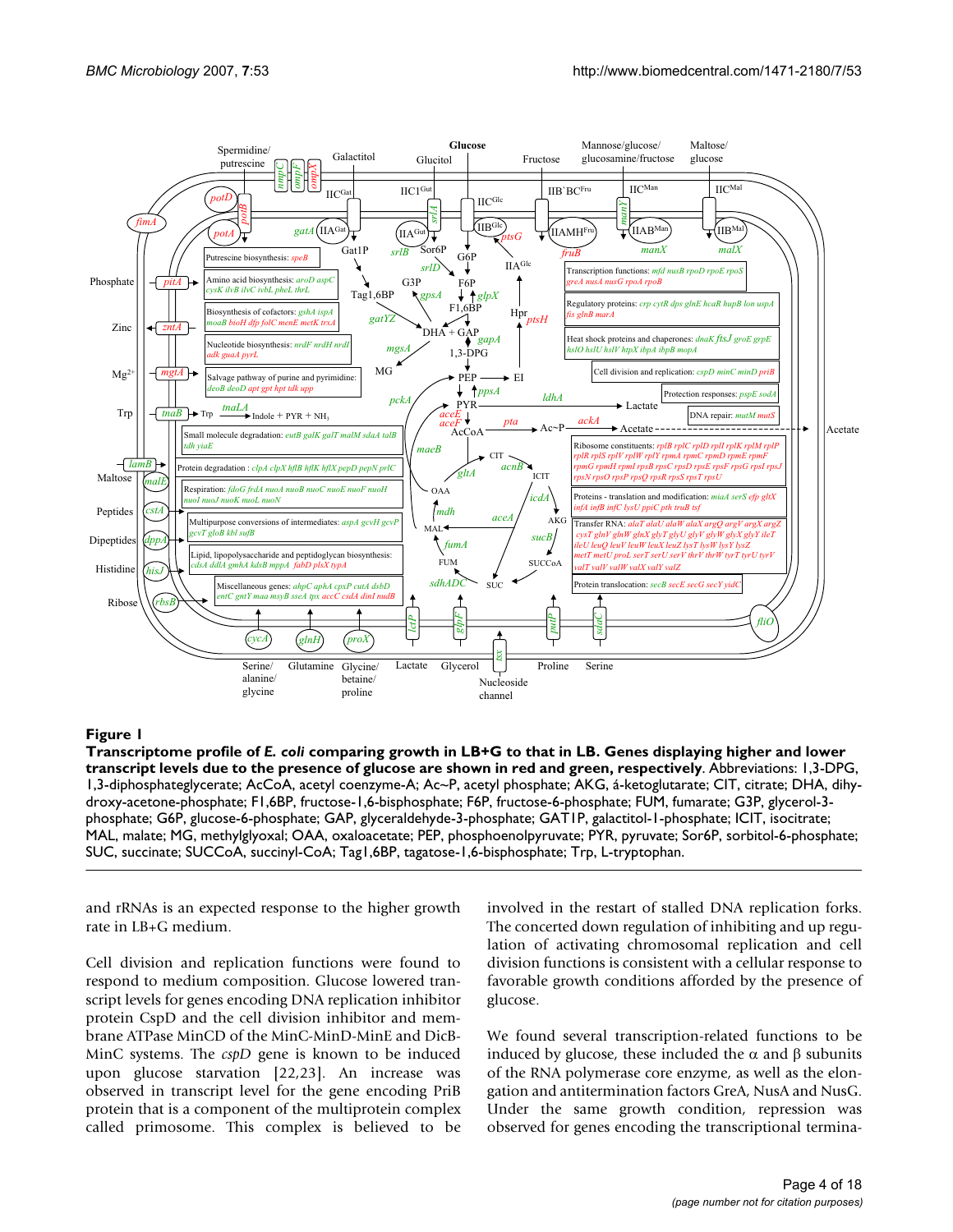tion factors NusB and Mfd. Thus, the observed responses for these functions are consistent with an expected increase in the transcriptional rate and efficiency caused by the increased biosynthetic demand of the higher growth rate in the presence of glucose. However, we also detected a reduction in transcript levels for genes encoding sigma 70, sigma E and sigma 38. It remains to be determined what the net consequences on the transcriptional capacity and RNA polymerase promoter selectivity would be, resulting from the observed expression changes.

Increased transcript levels were detected for the gene encoding agmatine ureohydrolase (*speB*), an enzyme involved in the putrescine biosynthetic pathway. Genes encoding the integral membrane component of the flagellar export apparatus FliO (*fliO*) displayed a decrease in transcript levels. Putrescine synthesis in *E. coli* can proceed from the decarboxylation of arginine to agmatine and its subsequent hydrolysis to putrescine, reactions catalyzed by the products of genes *speA* and *speB*, respectively[24]. The higher transcript levels when growing in LB+G medium for *potABD* and *speB* encoding components of the spermidine/putrescine ATP-dependent importer and an enzyme of the putrescine biosynthetic pathway, respectively, are indicative of an increased demand for polyamines when conditions favor a higher growth rate for *E. coli*. Growth in medium containing glucose is known to repress flagellum synthesis[25]. Gene *fliO* is a member of the flagellar class II operon *fliLMNOPQR*, encoding proteins of the export apparatus and the motor/ switch complex for flagellar function. This operon can be transcribed by either sigma 70 or the flagellum-specific sigma 28[26].

This analysis enabled us to demonstrate that glucose causes a change in transcript levels of 380 genes, grouped in 142 TUs, corresponding to 9% of the *E. coli* genome. If it is assumed that complete operons are induced when at least one gene member is detected in the microarray, then, this number would increase to 492 genes, corresponding to 11% of the *E. coli* genome. The comparison of the observed transcriptome pattern under the two nutritional conditions studied revealed global responses that involve functions not limited to nutrition/metabolism. Although *E. coli* displays high and similar growth rates in LB and LB+G media, this analysis reveals different transcriptome patterns that are consistent with distinct physiological states under these two conditions.

# *Transcriptional regulatory elements and mechanisms involved in glucose responses in* **E. coli**

In recent years, many groups have concentrated on the study of the transcriptional responses of genes that integrate the regulatory network (RN) of some model organisms such as *S. cerevisiae* and *E. coli* [27,28]. Some of these studies have analyzed the connectivities between the genes and TFs to understand topological properties of the RN [28,29] and infer modules that reflect a correlation between physiological and genetic responses. External stimuli provoke changes in the RN that help the cell to contend with a changing environment. The development of microarray technologies, gives us the opportunity to study globally the expression of genes in response to a given stimulus and try to detect the part of the RN (subnetwork) responsible for the adaptative response.

The second part of this study consisted on the identification of the transcriptional RN involved in the observed glucose responses. This analysis represents an approach to understand at a systems level the behavior of the RN. The complete RN in the current version of the RegulonDB data base [30] represents 693 interactions involving 402 genes and 89 TFs. From the 380 regulated genes identified in the WTg/WT experiment, 142 possess a known regulatory interaction in RegulonDB. For these genes, we extracted from RegulonDB, the known information about TFs involved in their regulation. With this information, the RN was defined. We organized the regulatory interactions (RI) in strict simple and complex regulons (as previously described [31]. This data organization enabled us to analyze the interplay of the TFs involved in the regulatory changes of expression shown in the microarray data. We observed that 114 of these genes are regulated or coregulated by a global TF [32] (CRP, FNR, IHF, Fis, ArcA, NarL or Lrp), and only 28 of them don't interact with a global regulator (*zntA, mtgA, mgrB, metK*, *sufB, lon*, *cysK, uspA, fliO, fruB, pps, pckA, entC, nrdF, nrdH, nrdI, gatY, gatZ, gatA, ilvC, rpoD, rpsU, ahpC, hisJ, sufB, glnB, speB, proX*). The TFs involved in the regulation of these 28 genes are GadX, CysB, FadR, FhlD, FruR, Fur, GatR, LexA, OxyR, IlvY, MetJ, PhoB, PurR and NtrC.

Our data revealed a very small number of genes encoding TFs (*hupB*, *crp, fis, marA, cytR, yagA* and *hcaR*) that responded to the conditions studied (presence of glucose or loss of *crp* function). Although this will be explained in detail below, it should be pointed out that several of these TFs are involved in the regulation of a large number of the genes displaying a significant response to glucose.

As previously reported, we found that glucose responses are highly dependent on the TF, CRP [2], which is a global dual regulator, that governs the expression of at least 140 genes and corregulates gene expression with 75 other TFs [2]. In *E. coli*, CCR is mainly mediated by the PTS. When glucose is present in the culture medium, protein IIAGlc lacks the capacity to activate adenylate cyclase; therefore, cAMP is present at relatively low levels. Lacking cAMP, the CRP protein cannot bind DNA and activate catabolite-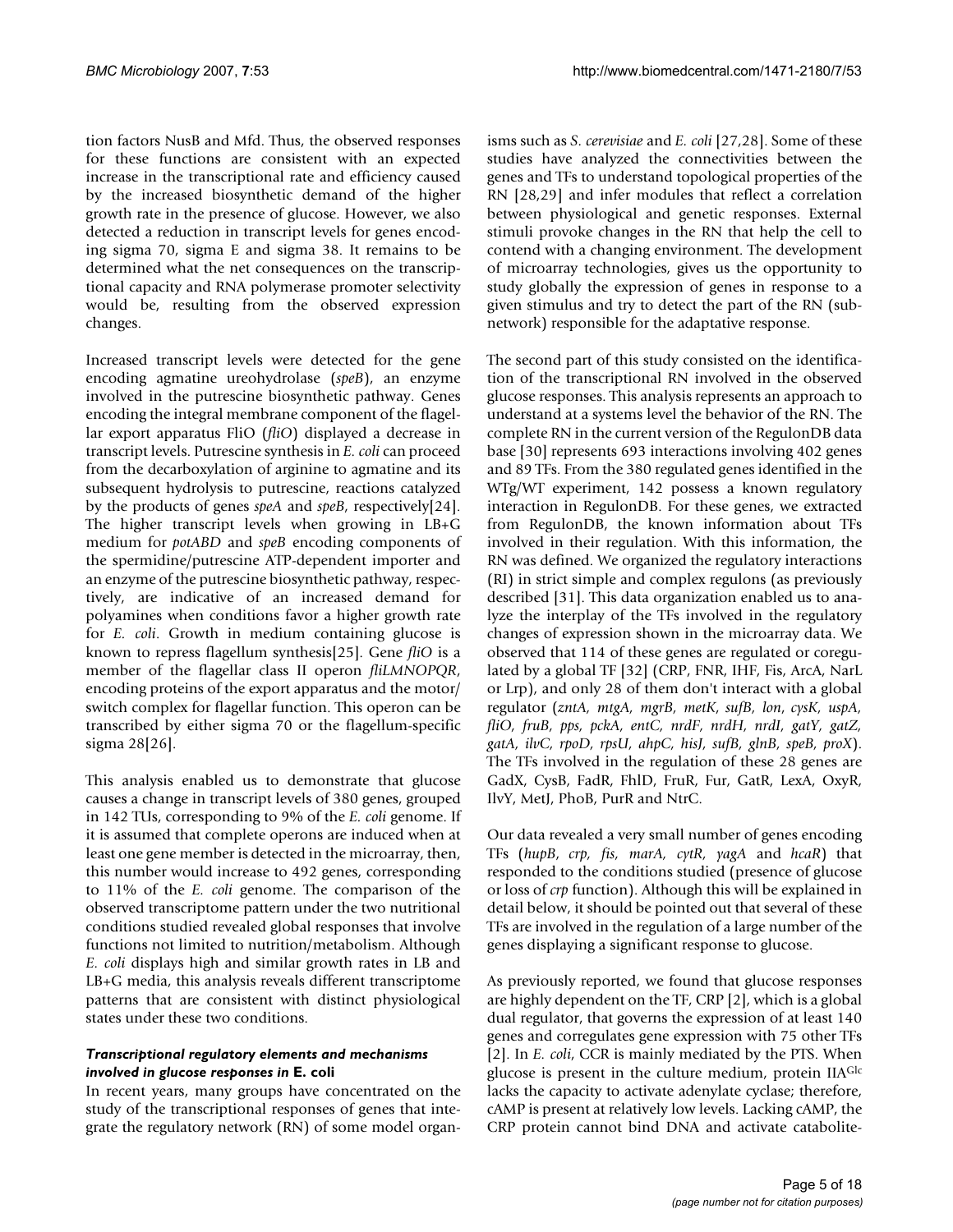repressed genes [3]. Therefore, in the presence of glucose, CRP is unable to exert its usually positive effect on its regulated genes. The microarray and RegulonDB data revealed that of the 142 genes with known regulatory interactions, 50 are CRP regulated. Seven of these genes (*crp*, *cstA*, *ivbL*, *ilvB*, *putP*, *spf* and *trxA*), are regulated only by CRP. The other 42 genes are corregulated by CRP and one or more of 26 other TFs. From the 50 CRP affected genes, RegulonDB data indicates that 34 of them are activated by CRP and other TFs, 7 of them are exclusively activated by CRP, 6 are dual regulated and 3 genes present two CRP sites with opposite functions (Table 1). Except for the gene *putP* the seven genes that are solely regulated by a negative CRP binding site are induced in our experiment as expected. In the cases of *truB*, *infB nusA* and *rpsO*, the effect of Fis seems to enhance the expression of these genes, suggesting that the repression of *putB* could occur because of the presence of another TF, alternative regulatory mechanisms or additional CRP binding sites acting as positive regulators.

Transcriptome data showed that some of the genes positively regulated by CRP were down-regulated, in spite of the presence of other positive TFs like MalT, TorR and FNR. This effect had been previously described for the *melAB* and *malM* promoters [33,34], where CRP acts as a coactivator with a second TF. In our data, we found this response for the *malE* and *malM* genes, in which CRP triggers the repositioning of MalT to an appropriate activating position, causing the genes to be expressed [34]. The rest of the CRP regulated genes that do not appear repressed by glucose, are exclusively negatively regulated by CRP (*trxA*), or have one or more regulators that may counteract the effect of CRP (Table 1).

We found an important number of genes to be under the influence of Fis. RegulonDB reports 94 genes regulated by Fis. Our RN data showed 52 genes affected in the presence of glucose by Fis, grouped in 21 transcription units, out of which 48% belong to the Fis simple regulon, sharing some interesting characteristics: a) All are positively regulated by Fis, b) all are tRNA genes and c) when a binding site was reported, the central position varies between -66 and -75. Other members of the group, like *tyrT*, *alaT* and *tyrV* share the same characteristics except that they have three or two Fis binding sites. In the case of the genes *alaU*, *ileU* and *thrV*, a site for the nucleoid-structuring protein (HNS) has been characterized. It has been reported that the Fis site located near the promoter (between -71 and - 78) is essential for promoter activation [35]. We observed another group of Fis-regulated genes that share their regulatory region with accessory TFs and additional Fis sites. The group of genes including *truB*, *b3170*, *nusA*, *infB* and *rpsO*, are co-transcribed by the complex regulon – ArgR(- ),  $CRP(-)$  and  $Fis(+)$  --. According to our data, this group appeared coordinately induced. We assume that this induction is caused by Fis activation together with no repressing effect of CRP (inactive in the presence of glucose) or ArgR.

The *nuo* genes, encoding the proton-translocating NADH:quinone oxidoreductase, appeared coordinately expressed, and all of the *nuo* genes are organized in a 13 genes operon (one of the longest transcription units in the genome). It has been reported that regulation of the expression of the *nuo* operon is subject to ArcA, that mediates anaerobic repression and NarL that mediates anaerobic activation in the presence of nitrate [36]. FNR and IHF act as weak repressors under anaerobic conditions [36], and Fis has been reported to stimulate expression of the operon in early exponential phase and to a lesser extent in the late exponential and stationary growth phases [37]. No significant difference in dissolved oxygen tension is expected when comparing cultures in LB or LB+G. Therefore, it can be speculated that transcriptional downregulation of the *nuo* operon is caused by medium composition or cell growth rate by an unknown mechanism. We detected an increase in the activity of *marA*, a gene that codes for the MarA TF, which is known to regulate its own expression [36]. Previous reports demonstrated that Fis stimulates expression of *marA* when MarA acts as an activator [38].

CRP has been described as the master regulator largely responsible for the expression pattern when *E. coli* is grown in glucose as the carbon source. However, very little is known about the influence of Fis on the gene expression pattern under the same conditions. We found a previous report showing that Fis is the factor mostly responsible for catabolite repression at the *nrf* promoter [39]. Experiments from other groups revealed that Fis assists both Mlc repression and CRP-cAMP activation of *ptsG* through the formation of Fis-CRP-Mlc or Fis-CRP nucleoprotein complexes at the *ptsG* promoter depending on the glucose availability in the growth medium [39,40]. Considering the large fraction of genes regulated by Fis identified in our study, it is clear that this TF has an important role in the cellular response to glucose.

#### *Cluster analysis of transcriptome data for selected genes of wild type and* **crp***- strains*

It has been proposed that most of the genes affected by the presence of glucose are directly or indirectly modulated by CRP. Glucose has an inactivating effect on CRP activity mainly by virtue of depressing cAMP levels. An analysis that compares transcriptome patterns between a *crp*mutant and the isogenic wild type strain grown in the presence of glucose could give clues about what genes are differentially expressed under these conditions. The results obtained from such analyses should identify which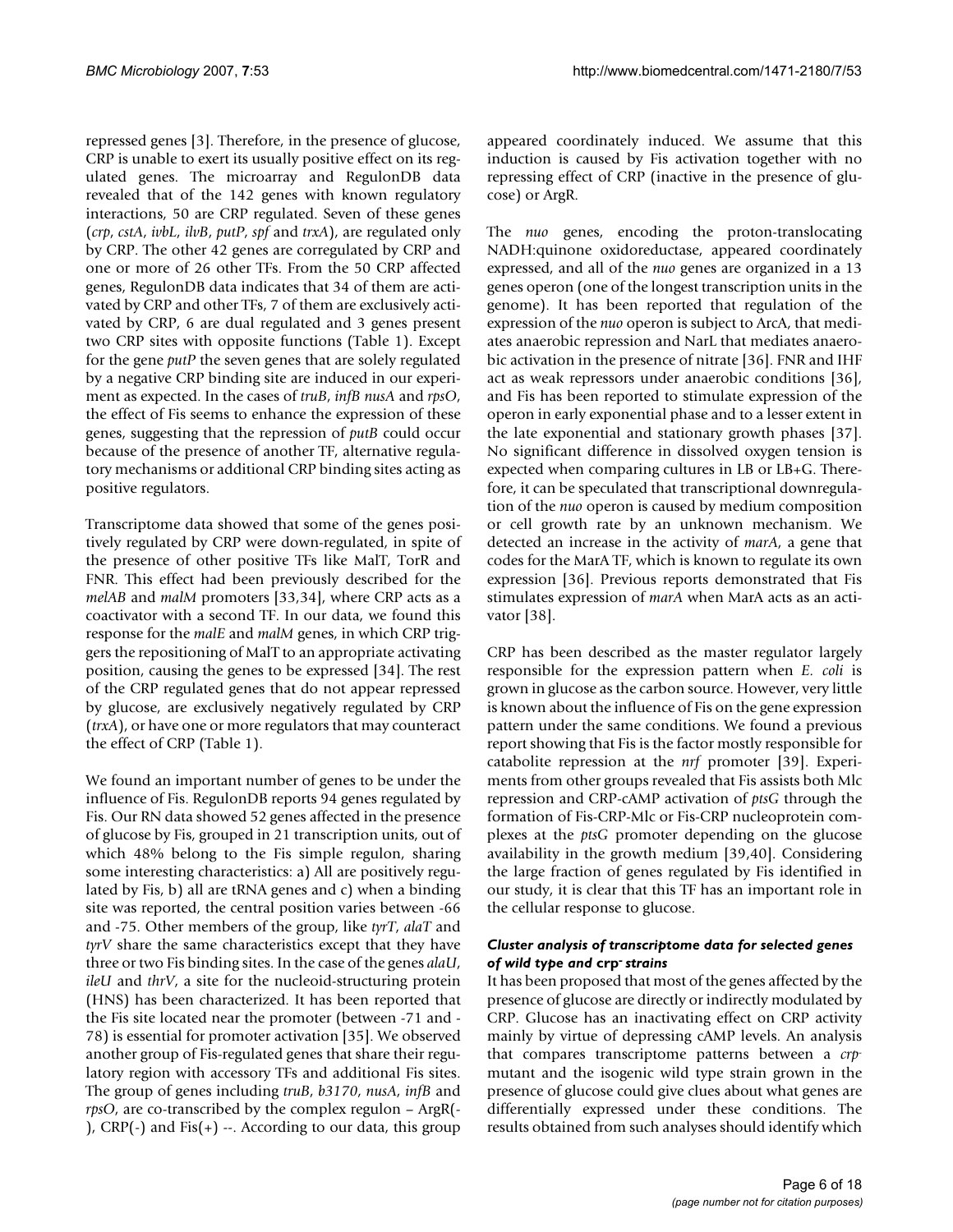genes have a CRP-dependent response to glucose. To help in identifying the role of CRP in the response to glucose, in this analysis we included transcriptome data from a *crp* mutant strain grown in LB conditions. A subset of 83 genes that displayed a significant response to both WTg/ WT and *crp*/WT conditions was used in this analysis. For this purpose, using the results of microarrays conducted under these two previous conditions, we used a hierarchical clustering algorithm to evaluate the behavior of the genes shared under both conditions [41]. Figure 2, presents the clustering results, including labels with gene names and the corresponding regulating TFs. The cluster results showed that nearly all genes present the same response under both conditions. This indicates that the observed transcriptional response is dependent on CRP; however, it is not possible to determine from these results if the effect is direct or indirect. From this group of 83 genes, 25 displayed higher transcript level in the presence of glucose, with 13 being regulated solely by Fis, and 9 by this and other TFs. Among the latter group is the gene *fis*, regulated by CRP, Fis and IHF. It is noteworthy that under both conditions, the genes up-regulated by Fis, including *fis*, are significantly induced, suggesting that CRP plays an important role in the regulation of this gene. This result indicates that CRP is acting as a repressor of *fis* transcription. It has been reported that CRP together with Fis represses *fis* transcription during the exponential growth phase[42]

The TU including genes *aceE* and *aceF* is positively regulated by CRP, dualy regulated by FNR and negatively regulated by PdhR. Considering that upregulation was also observed in the *crp* mutant, it can be inferred that CRP is not participating in this response. No changes in dissolved oxygen tension are expected when comparing cultures in LB or LB+G; therefore regulation by FNR can be ruled out. On the other hand, in LB+G, glucose catabolism should cause an increase in pyruvate concentration when compared to growth in LB medium. If this is the case, pyruvate can bind to and inactivate the repressor PdhR, thus causing the observed induction.

Another remarkable observation resulted from examination of the genes that appeared repressed, but a binding site for CRP or for other TFs regulated by CRP has not been identified (considering the information available in Regulon DB or EcoCyc). This was the case for the *pckA*, *lon*, *gatA*, *gatZ*, *gatY*, *gcvH*, *gcvT, osmE*, *dppA*, *pspE*, *ilvC*, *rpoD*, *lysU*, and *tdh* genes. Some of them, as mentioned before, are carrier proteins related to the import of alternative carbon and nitrogen sources (*gatA*, *gatZ*, *gatY* and *dppA*). The genes *aceA* and *pckA* deserve special attention because their regulator, the fructose repressor (FruR), is known to be partially inactivated in the presence of glucose. Fructose-1-phosphate and fructose-1-6-diphosphate, (direct products of glycolysis), bind to FruR and inactivate its DNA-binding capacity [41,43]. As FruR positively regulates the expression of these two genes, the inactivation of the regulator causes the gene to be down regulated, a result that can be observed in our data. In addition, we found the gene *fruB* to be upregulated by the presence of glucose. This gene is repressed by FruR. In this case, we again find evidence of FruR inactivation by glycolytic intermediates[44]. These are significant results, as they allowed us to infer that a higher internal level of the glycolytic intermediate fructose-1-6-bisphosphate is present in the cells growing in the LB+G medium, when compared to the LB grown cells.

The genes *osmE* and *ompF* displayed a significant change in their levels of expression being induced in the *crp*- mutant and repressed in the presence of glucose. It has not been reported that CRP directly regulates these well characterized genes. Instead, CRP directly controls the expression of the *ompR* gene, whose product controls the expression of *ompF*. Our result is consistent with a report showing an increment in the expression level of *ompF* under glucose limitation [45]. The effect is caused by the absence of cAMP that increases the levels of phosphorylated OmpR, which repress expression of *ompF*.

We have presented some of the relevant observations that can be extracted from table 1 and the cluster analysis comparing the wild type and the *crp*- mutant. This analysis has shown that, as has been pointed out before, catabolic repression is mainly controlled by CRP, but that a small set of genes respond as a consequence of the intervention of TFs that have no described relationship with CRP. On the other hand, the prevalent role of Fis in the activation of genes under the LB+G conditions becomes evident in this analysis. It is known that *fis* gene transcription levels respond to growth rate, as can be expected since cells in LB+G medium grow 5% faster than cells in LB. Interestingly, it was also found that in the *crp*- mutant, a strain that grows 5% slower than the wild type strain in the same LB medium, *fis* transcript levels are increased 3 fold (Table 1). Thus, these results show that CRP is playing an important role in *fis* regulation, resulting in its derepression when glucose is present.

# *Topological analysis of the regulatory network involved in the glucose response*

The experimental results revealed that transcription factors CRP and Fis, are major regulators causing an extended response to glucose. However, it is clear that other TFs are also involved in controlling the genes found to respond to glucose. To help in identifying the relative roles of these TFs, an analysis of the properties of the regulatory network and its subnetworks (modules) is required. Resendis *et al* [28], demonstrate that the analysis of the regulatory net-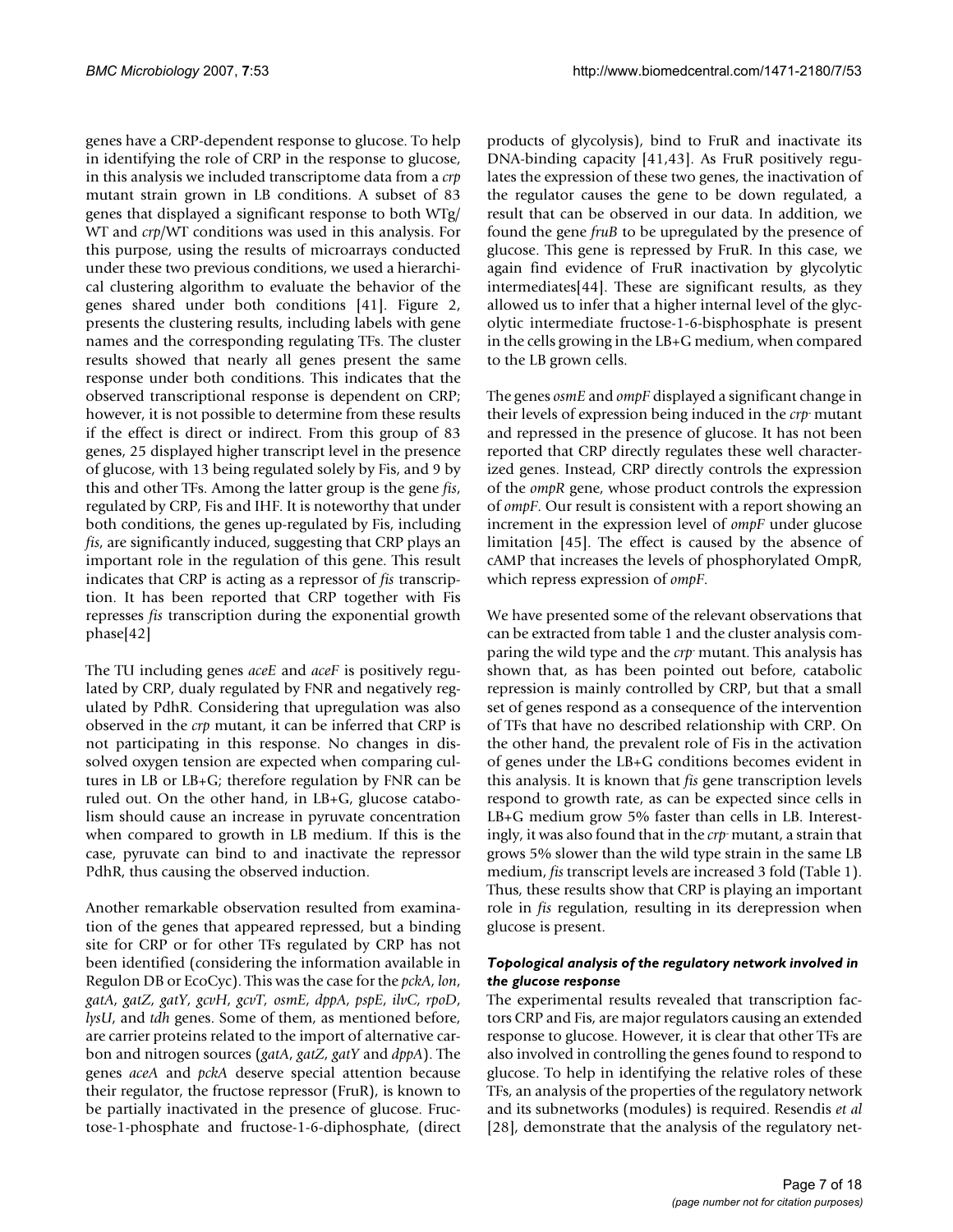

#### **Figure 2** Cluster analysis of genes responding to both the presence of glucose and the loss of CRP

**Cluster analysis of genes responding to both the presence of glucose and the loss of CRP**. Red color indicates the induction state of the genes, and green color represents the repressed state. The name of each gene and the transcriptional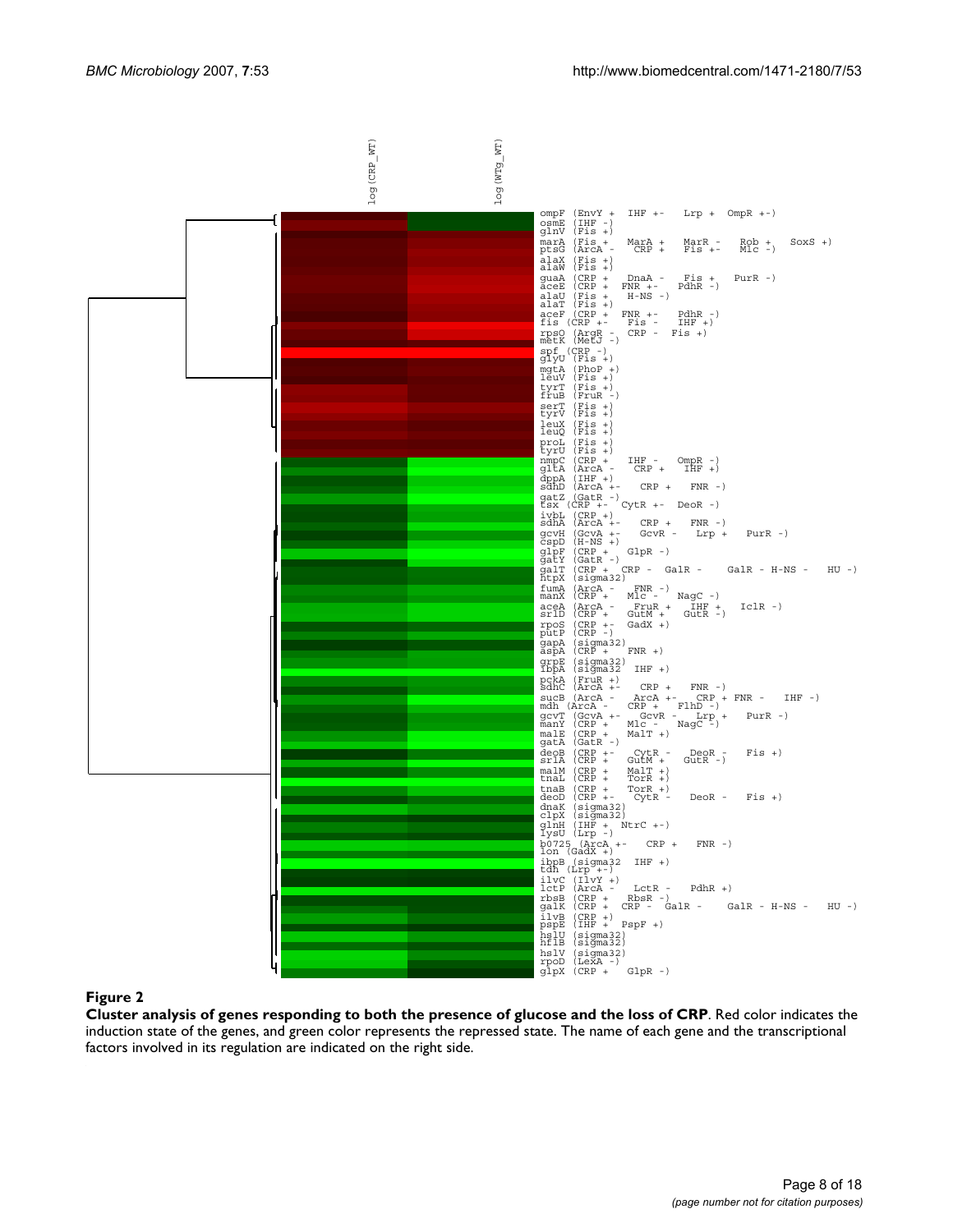work in terms of its topology will evidence the relationship between modules and physiological functional classes [28]. Starting from the identified RN, we then performed a topological analysis to identify modules involved in the observed transcriptional responses.

Our study revealed sets of genes grouped into one independent unit (figure 12) and eight connected topological modules (figure 3). Module 1 includes genes regulated primarily by the sigma factor RpoH (sigma32), related to the heat shock response and chaperone proteins. The levels of the HSPs are tightly coupled to the metabolic and environmental status of the cell by regulation at the transcriptional level. Homogeneous patterns of gene expression were observed for 10 affected genes that were repressed in the presence of glucose (figure 4). Even though no direct effect of CRP has been reported for these genes, it has been reported that the active form of CRP directly stimulates the expression of sigma32 [46]. This result is consistent with the observed repression of this group of genes that can be explained by inactive CRP in the presence of glucose or in a *crp*- background.

Module 2 is controlled by Integration Host Factor (IHF). It includes 4 genes that are homogenously expressed, and are mainly related with amino acids metabolism and laterally transfered elements (figure 5).

Module 3 is composed of five genes mainly regulated by the oxidative stress protein OxyR with some subnetworks also regulated by methionine repressor MetJ or IHF. We can observe in figure 6 that the genes corregulated by OxyR are homogeneously repressed. We also observed that all of the proteins corregulating this set except MetJ, function as activators. The gene *metK*, which appeared to be solely regulated by MetJ, was induced under this condition, suggesting that all of the regulators should be inactive in the presence of glucose.

Module 4 (figure 7), is mainly composed of the PurR regulon that controls expression of the *gcvTHP* operon that is involved in glycine metabolism. These genes were down regulated in the presence of glucose, a phenomenon that has been studied by Wonderling and Stauffer [47]. The authors demonstrate that *crp* inactivation caused a reduction in *gcvT* expression in the presence of glucose. The other three genes (*guaA*, *glnB*, *spe*), appeared induced under this condition. In Table 1, the genes *glnB* and *speB* are exclusively regulated by PurR, acting as a repressor. If no other TF or alternative regulatory processes are affecting these genes, it would be possible to predict that the state of PurR is in *off* in the presence of glucose, therefore, it is not repressing transcription.

Module 5 is largely regulated by leucine-responsive regulatory protein Lrp (figure 8). Genes *kbl* and *tdh* belong to the same operon, according to the data extracted from RegulonDB. Lrp represses the expression of the operon. These two genes appeared down-regulated in the presence of glucose suggesting that Lrp is repressing their expression. The *ompF* and *fimA* genes exhibit a very complex regulation. EnvY and Lrp that act as activators, and IHF and OmpR that function as dual regulators of the *ompF* gene, are repressed under glucose conditions. A search of the literature revealed that our results are consistent with previous data that report that the expression of *ompF* is increased more than 40-fold higher under glucose limitation conditions [45]. In the same work, the authors reported expression of *ompF* in the absence of cAMP. The induced OmpR resulted in the production of more OmpR-P, which represses the expression of *ompF* gene.

Module 6 is composed of 12 genes related to respiratory or energy generation functions (figure 9). It was amazing to find that all the genes that constitute this module are homogenously expressed considering that, as for the CRP module, the genes are regulated by several factors controlling expression of these genes. Module 7 has 41 genes, regulated by Fis. Within subdivisions observed in the tree for these sub-branches, homogeneous gene expression patterns are observed that correspond to genes corregulated by the same set of regulatory proteins (figure 10).

Module 8 includes genes involved in carbon source assimilation. As mentioned before, the 50 genes of the CRP module do not present homogeneous gene expression patterns. However, by searching lower branches of the tree (figure 3 or table 1), we found that except for 2 subbranches, the rest correspond to groups of genes corregulated by more than one TF. Following this criterion, we located 19 sub-branches (figure 11) in which 6 subgroups show non-homogeneous gene expression patterns. It is interesting to note that two of them are exclusively regulated by only one TF, CRP in the first case, and the fructose regulator FruR in the second. The differences in gene expression are given because the clustering algorithm does not consider the fact that the proteins can exert opposite effects on regulated genes, positive or negative. Interestingly, genes positively regulated appear closer to each other in the cluster than for negatively regulated genes. The other groups cluster genes corregulated by CRP and particularly accessory TFs.

We found four cases (submodules 8.2, 8.6, 8.8 and 8.19), in which one gene presents the opposite expression pattern compared to the other members of the group. In all cases, the gene with opposite expression pattern lacks one of the TF binding sites present in the other genes. An example is the subbranch containing the genes *aceE*, *aceF*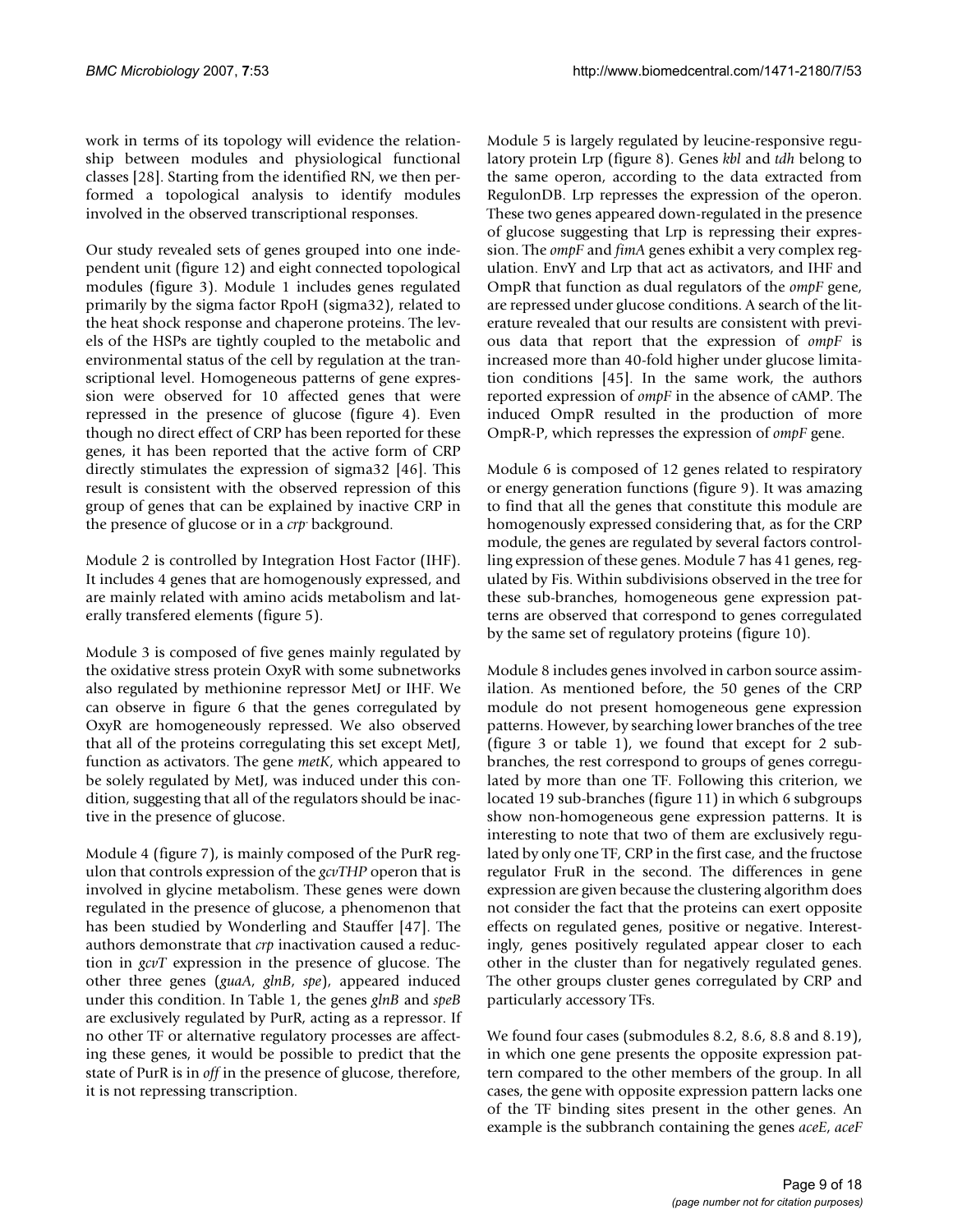

**Representation of the regulatory network as topological modules**. The figure illustrates the presence of several isolated modules and eight interconnected modules. The relative transcript levels of genes integrating the RN are shown in the right edge. Increased and decreased transcript levels are indicated by red and green, respectively.

and *aspA*, in which the first two genes are corregulated positively by CRP, positively or negatively by FNR, and negatively by PdhR. If we consider only the information found in RegulonDB and EcoCyc, the increased levels of expression of *aceE* and *aceF* should be a consequence of the inactivation of CRP and PdhR. Considering the low levels of cAMP, and the increase of pyruvate as a product of glycolysis [48], we can assume that FNR might activate or not repress the *aceE* and *aceF* genes. The *aspA* gene, which is positively regulated by CRP and FNR, appears down regulated in the presence of glucose. This result is consistent with the finding that *aspA* is under catabolite repression control [49,50].

The preceding analysis provides a view of the roles and interactions of specific TFs in response to glucose. An important question related to this subject is: how many different pathways/mechanisms exist in *E. coli* to detect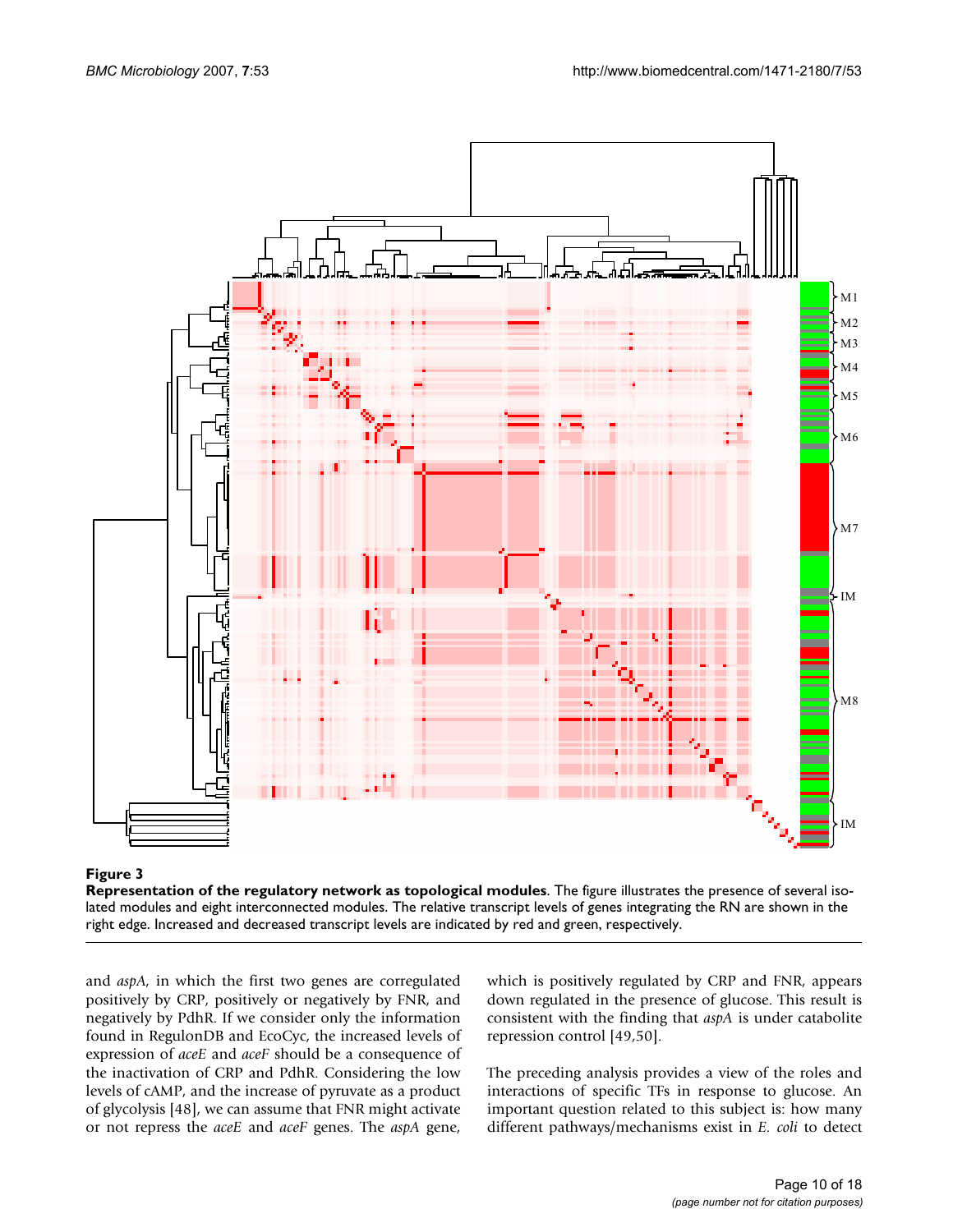

**Individual modular component of the regulatory network under the control of Sigma 32 (M1)**. The figure represents a detailed view of the individual topological module extracted from figure 3. The relative transcript levels and names of genes integrating the subnetwork are shown on the right. Decreased transcript levels are indicated in green. Grey indicates transcription factors that did not respond to

the presence of glucose and relay this information to the RN? Figure 13 was generated mainly from previously published works and it is supported by some of our current results. This figure shows a summary of the signals generated by the consumption of glucose and their effects on specific TFs. Specific glucose detection is dependent on the phosphorylation state of the glucose-specific PTS protein IIBGlc. This protein is involved in the phosphorylation of glucose that is transported by the IICGlc integral membrane protein domain. When glucose is present in the medium, IIBGlc is mainly in a non-phosphorylated state. Under this condition, IIBGC binds the Mlc repressor protein, thus relieving its repression of the *ptsHI* and *ptsG* genes, among others[16]. Other signals generated by the presence of glucose, such as a relatively low level of cAMP, increased levels of certain metabolites, and an increased growth rate are caused directly or indirectly. A clear effect of this phenomenon can be seen in figure 13 with fructose-1-6-biphosphate and pyruvate that induce the expression of genes under FruR and PdhR control. Sugars other than glucose can also cause some of these effects, but these will vary depending on their quality as carbon



#### Figure 5

**Modular component of the regulatory network controled by IHF**. **(M2).**. Module 2, shows a zoom in to a subnetwork, that clustered a set of genes mainly regulated by IHF. As in figure 4, the relative transcript levels and names of genes integrating the subnetwork are shown on the right. Decreased transcript levels are indicated in green. Grey indicates transcription factors that did not respond to glucose in the transcriptome experiment.

and energy sources. All these signals are detected by specific TFs that in turn regulate other TFs or structural genes. As shown in figure 13, some TFs can simultaneously receive and thus integrate inputs from different pathways, such as is the case with Fis, which displays growth-rate regulation and is also regulated by Crp. It should be emphasized, though, that we are still far from a complete understanding of how the glucose signal is propagated through this network, and how other environmental signals are integrated to modulate the overall response. The combined analyses of transcriptome data and the RN involved in the observed responses, as has been performed here, should contribute to the identification of signaling pathways and their integration by the RN.

#### **Conclusion**

The analysis of transcriptome data collected under conditions of glucose deficiency and sufficiency in a complex medium enabled us to identify functions involved in the adaptation of *E. coli* to these two different growth conditions. The known repressive effects of glucose on gluconeogenesis and on alternative carbon source import and metabolism were clearly demonstrated. Furthermore,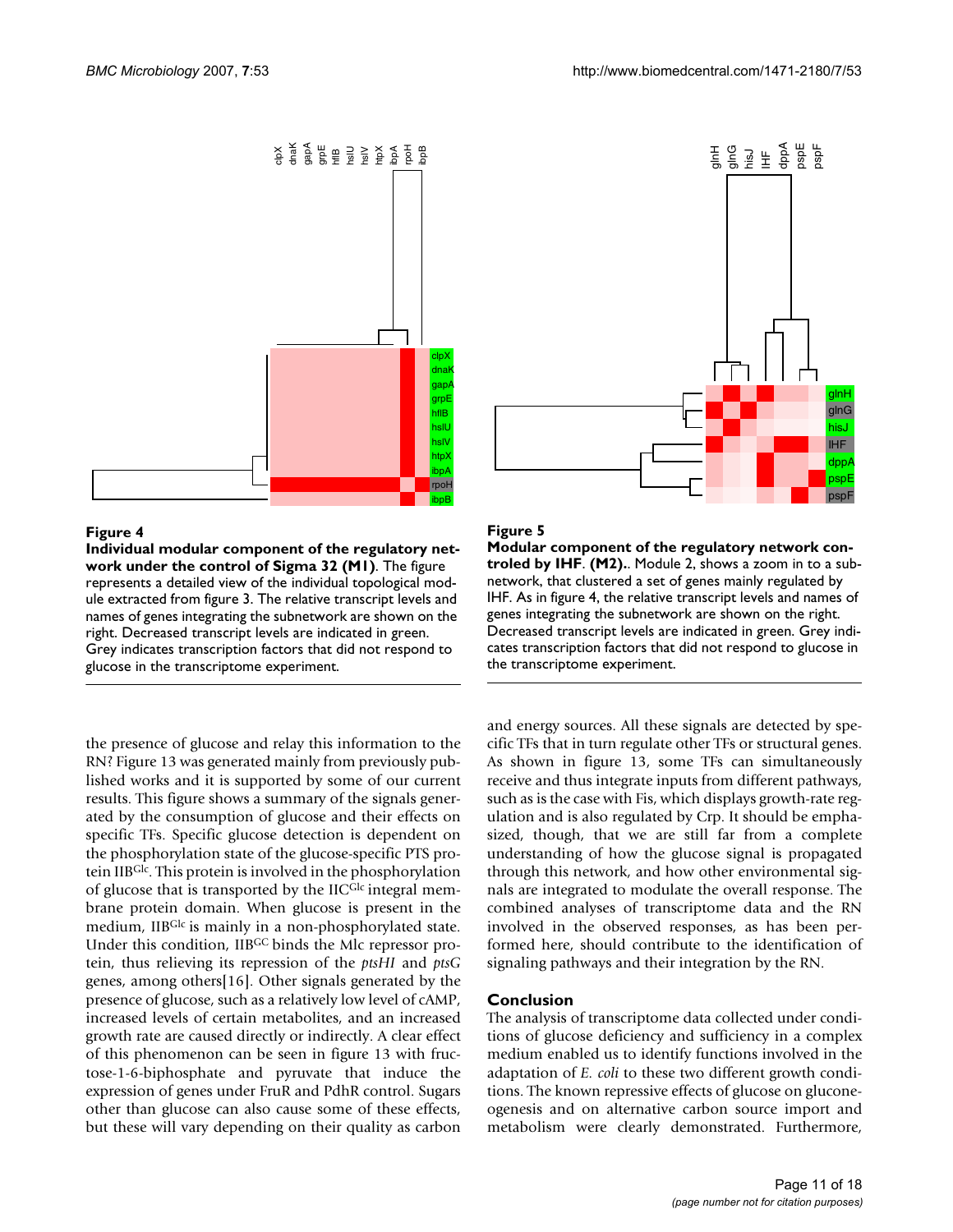

**The OxyR modular component of the regulatory network**. **(M3).** The figure illustrates the genes in the module that were up regulated (in red) and down regulated (in green). Grey indicates transcription factors that did not

when glucose was present in the medium, an increase in overall protein synthesis capacity was observed. Also, responsive to the presence of glucose were genes encoding different cellular functions including cell division, replication, transcription, and the biosynthesis of cofactors, nucleic acids, amino acids and lipids. This analysis also revealed that functions related to proteolysis and protein folding are apparently more important when *E. coli* is growing in LB medium as compared with LB+G medium.

The topological analysis of the RN involved in the regulation of a subset of glucose-responsive genes, revealed eight modules including 37 TFs. Most of the RN topological modules include genes encoding functions with similar physiological roles, and together they represent a significant part of the glucose stimulon. The modules we identified partially correspond to the regulatory subnetworks originating at sensor TFs (origons) that have been identified in the complete *E. coli* RN[29]. The difference can be explained considering that we have limited our analyses to specific growth conditions and a subset of the RN. It can be assumed that this is still a partial representation of the RN involved in this response, since the functions of a significant number of TFs in *E. coli* are still unknown [30,51]. In spite of this shortcoming, our results and those previously reported by other groups indicate



#### **Figure 7**

**The PurR modular component**. **(M4).** The figure shows the relative transcript levels and names of genes integrating the subnetwork at the right. Increased and decreased transcript levels are indicated by red and green, respectively. Grey indicates transcription factors that did not respond to

that CRP and Fis play a dominant role in the transcriptional responses detected in this study. This analysis places CRP and Fis as central TFs in the subset of the *E. coli* RN that senses and responds to glucose and other sugars. These two regulatory proteins integrate different types of signals that reflect the nutritional composition of the medium and the physiological state of the cell, causing a corresponding genome-wide transcriptional response.

Current limits in sensitivity and specificity for transcriptome analysis methodologies, together with our incomplete knowledge of the properties and interactions of TFs, still do not allow a thorough understanding of the cellular response to specific stimuli. However, integrative analysis of transcriptome and RN data as performed here, should provide a framework for the future generation of models representing the cell's capacity to respond to a changing environment.

# **Methods**

# *Source of experimental data*

Transcriptome data was obtained from previously reported experiments performed with *E. coli* strain BW25113 and an isogenic *crp* mutant (LJ3017)[10]. Briefly, strains were grown at 37°C with agitation in Luria-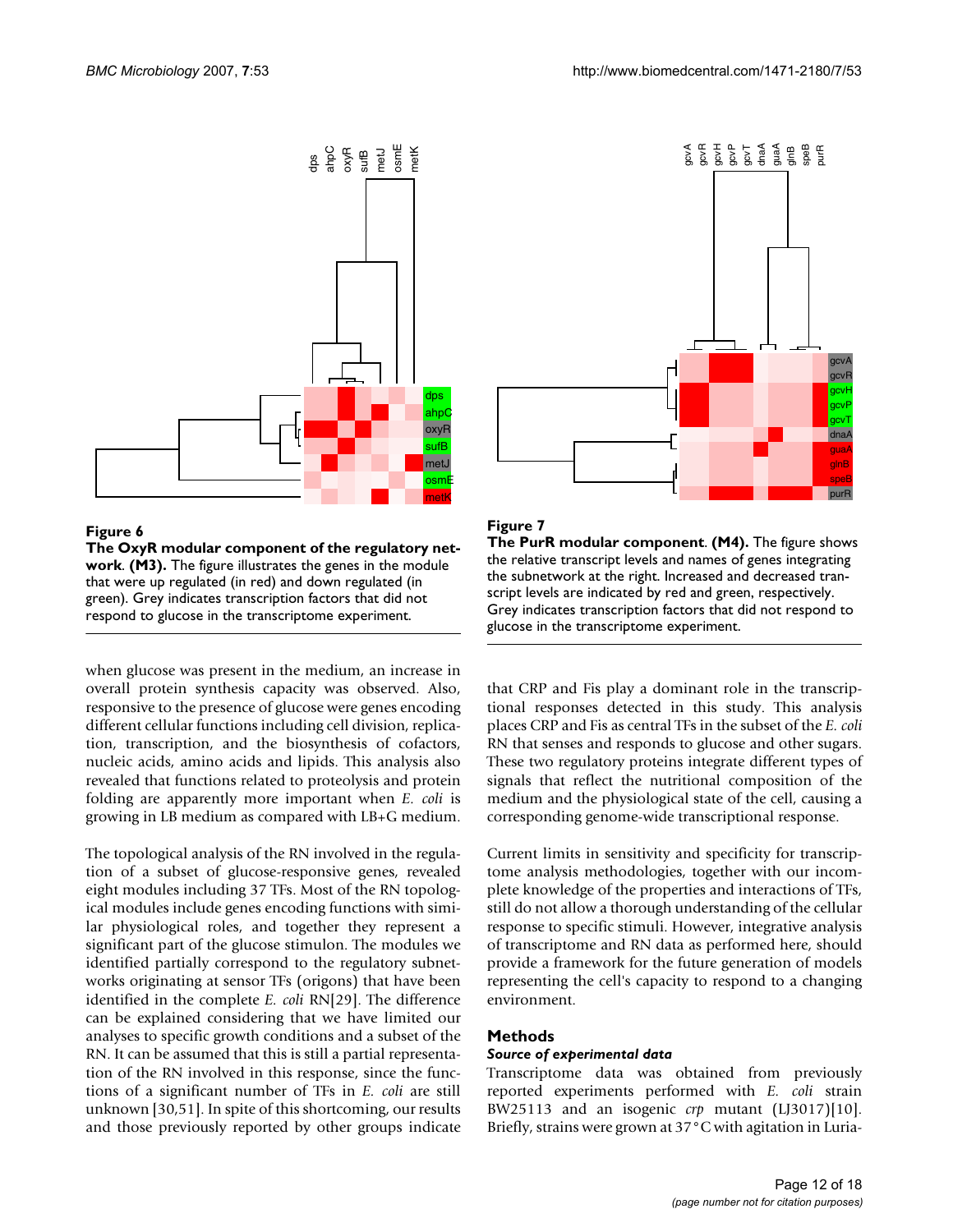

**Individual modular component of the regulatory network controled by Lrp**. **(M5).** The relative transcript levels and names of genes integrating the subnetwork mainly regulated by Lrp, are shown on the right. Six genes in the figure decreased their relative transcript levels (in green), and only one gene was induced in this module (in red). Grey indicates transcription factors that did not respond to glucose in the transcriptome experiment.

Bertani (LB) broth containing 50 mM potassium phosphate, pH 7.4, and 0.2 mM Lcysteine with or without 0.4% glucose. Cells were grown in triplicate in 25 ml of medium in shake flasks starting at an  $OD<sub>600</sub>$  of 0.05 and harvested in the exponential growth phase when cultures reached an  $OD_{600}$  of 0.5. When grown in LB medium, generation times for strains BW25113 and LJ3017 corresponded to 37 and 43 min., respectively. In LB+G medium, generation times for strains BW25113 and LJ3017 corresponded to 35 and 41 min., respectively[10,21]. Total RNA was extracted from each sample, processed and hybrydized to the Affymetrix *E. coli* array which includes 4327 genes and intergenic regions [11].

# *Data analysis*

Array scanning, data collection and normalization were performed following the procedure described by Caldwell et al. 2001[52]. Three data sets were obtained for each of three experimental conditions: wild type grown in LB medium (WT), wild type grown in LB medium + glucose (WTg) and a *crp*- mutant grown in LB medium (CRP). The data sets for each strain and condition were compared



#### **Figure 9**

**Respiration module**. **(M6).** In this case, the module is controlled by a set of proteins kwon to be related to different respiration forms in E. coli. The expression levels and color

pair-wise to determine the Pearson correlation coefficient. For each triplicate data set, the two sets with the highest Pearson correlation coefficient were retained for further analysis.

For each pair of data sets of all experimental conditions, the reliability of the data for each gene was calculated according to the Affymetrix statistical algorithms reference guide (Affimetrix, Inc., 2004). A "Present" absolute call is assigned to a gene when the signal/noise ratio is higher than an internally calculated threshold. When signal value data for each gene displayed a "Present" absolute call in both duplicate experiments, both values were considered to be reliable. The two signal values for that gene were averaged, and the resulting data were used in subsequent analyses. Using this approach, the number of genes considered for further analysis corresponded to 1908, 1910 and 3083 for WT, WTg and CRP conditions, respectively. Using the signal averages for each condition, we then calculated the WTg/WT and CRP/WT log ratios.

# *Identification of differentially transcribed genes*

Differentially transcribed genes were selected using an outlier iteration method [12-14]. The method consists in calculating the average and the standard deviation (SD) of the log ratio for all sets of genes under the four conditions. In order to identify significant levels of gene expression,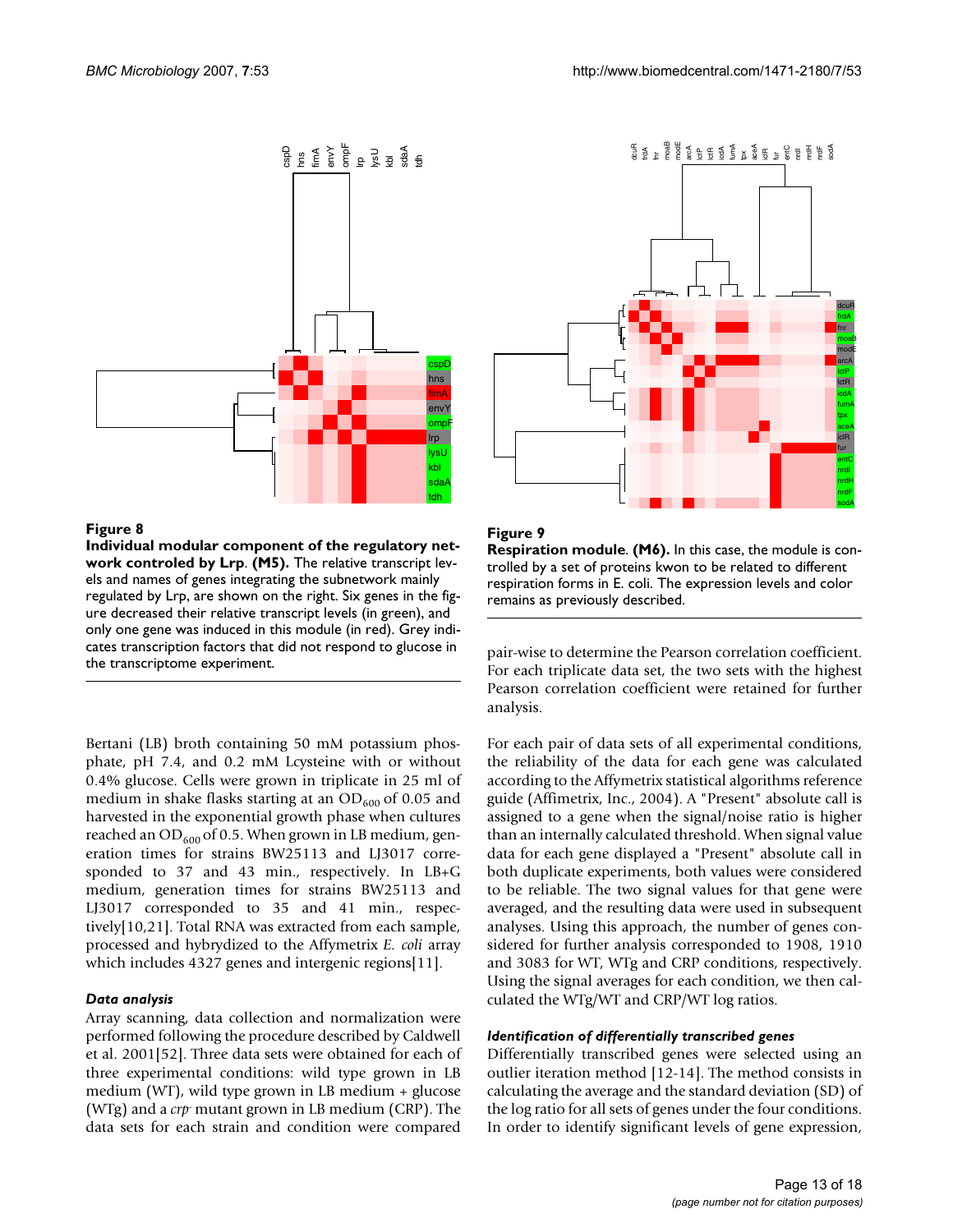

**Individual modular component of the regulatory network controlled by Fis**. **(M7).** A modular component mainly regulated by the transcriptional factor Fis. Increased and decreased transcript levels are indicated by red and green, respec-

we assumed that the threshold value of significance is two SD. Thus, any gene with a log ratio higher than two SD from the mean is considered an outlier. Outliers were removed from the population and gathered in a differentially expressed subset. For the rest of the genes, we calculated again the averages of their log ratios and their SD values. Selection of the outliers was determined as in the previous case. The process was repeated until no outliers were detected in each situation. Using this method, the number of genes selected corresponded to 380 for WTg/ WT and 333 for CRP/WT. For CRP/WT, 196 genes were down regulated and 137 up regulated. Table S1 shows the genes identified in this study, where values for WTg/WT and CRP/WT log ratios are provided. In addition, when known, the regulatory phrase for each gene is indicated and also, when a gene is part of an operon, the genes belonging to it are indicated. Information about gene functions and operon organization was obtained from RegulonDB [53] and EcoCyc [54]. It should be pointed out that the terms "induced" and "repressed" are used in this work to indicate increased or decreased transcript levels, respectively. These terms do not imply a particular mechanism of gene regulation.

#### *Clustering of microarray data*

We applied a hierarchical centroid linkage clustering algorithm[41,55] with correlation uncentered as similarity measure, to the WTg/WT and CRP/WT log ratios. The clus-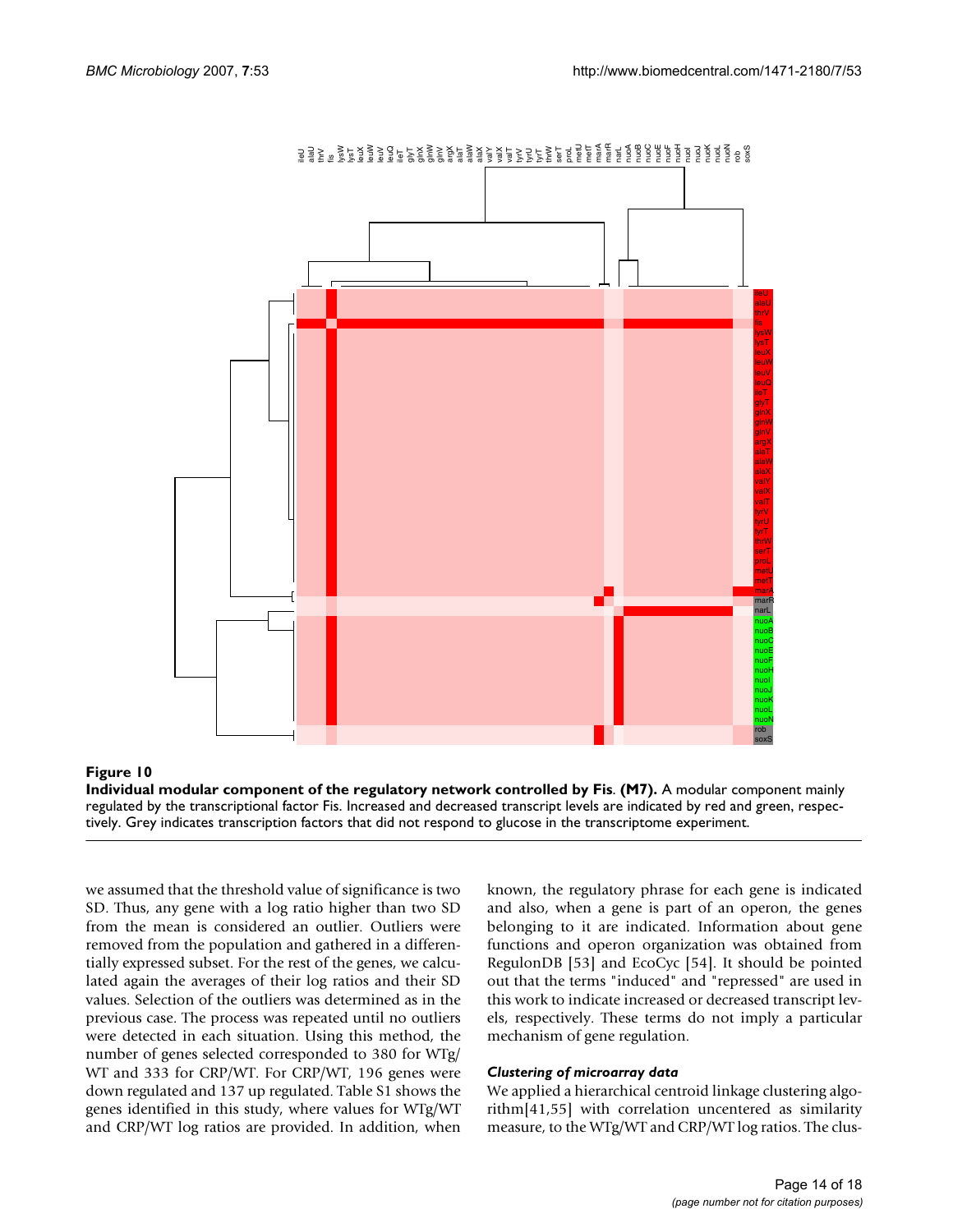

**Carbon sources assimilation module**. **(M8).** The figure ilustrates a module in which most of the genes are interconted by the CRP transcription factor. It is also divided in 19 submodules, that are related with other Tf's that corregulate with CRP.



# Figure 12

**Eight mini-modules disconnected from the giant component**. **(IM).** We illustrated a series of subnetworks that do not show any connection with the giant component in figure 3. The expression levels and color remains as previously described.

tering results were visualized using the Treeview program[56].

# *Extraction of condition-specific subnetworks*

For each microarray condition (WTg/WT or CRP/WT), we reconstructed a condition specific subnetwork as follows. From the transcriptional regulatory network (RN) of *E. coli*, we extracted the genes identified for each microarray condition, the TFs regulating their expression, and the transcriptional interactions between TFs and regularted genes. In these subnetworks, nodes represent genes, and edges represent the transcriptional interactions. Known regulatory sites and transcriptional unit organization were obtained from RegulonDB )[30] and EcoCyc[57].

# *Identification of condition-specific modules*

We identified the WTg/WT condition-specific modules applying to the condition specific subnetwork the methodology described in Resendis-Antonio et al[28]. That is to say, we clustered the genes based on their shortest distance within the network. Afterwards, we annotated each gene with its corresponding microarray expression level.

# **Abbreviations**

LB, LB+G WTg, WT, TF, RN, PTS.

# **Authors' contributions**

RMG contributed with the computer analysis and interpretation of the microarray data in terms of the regulatory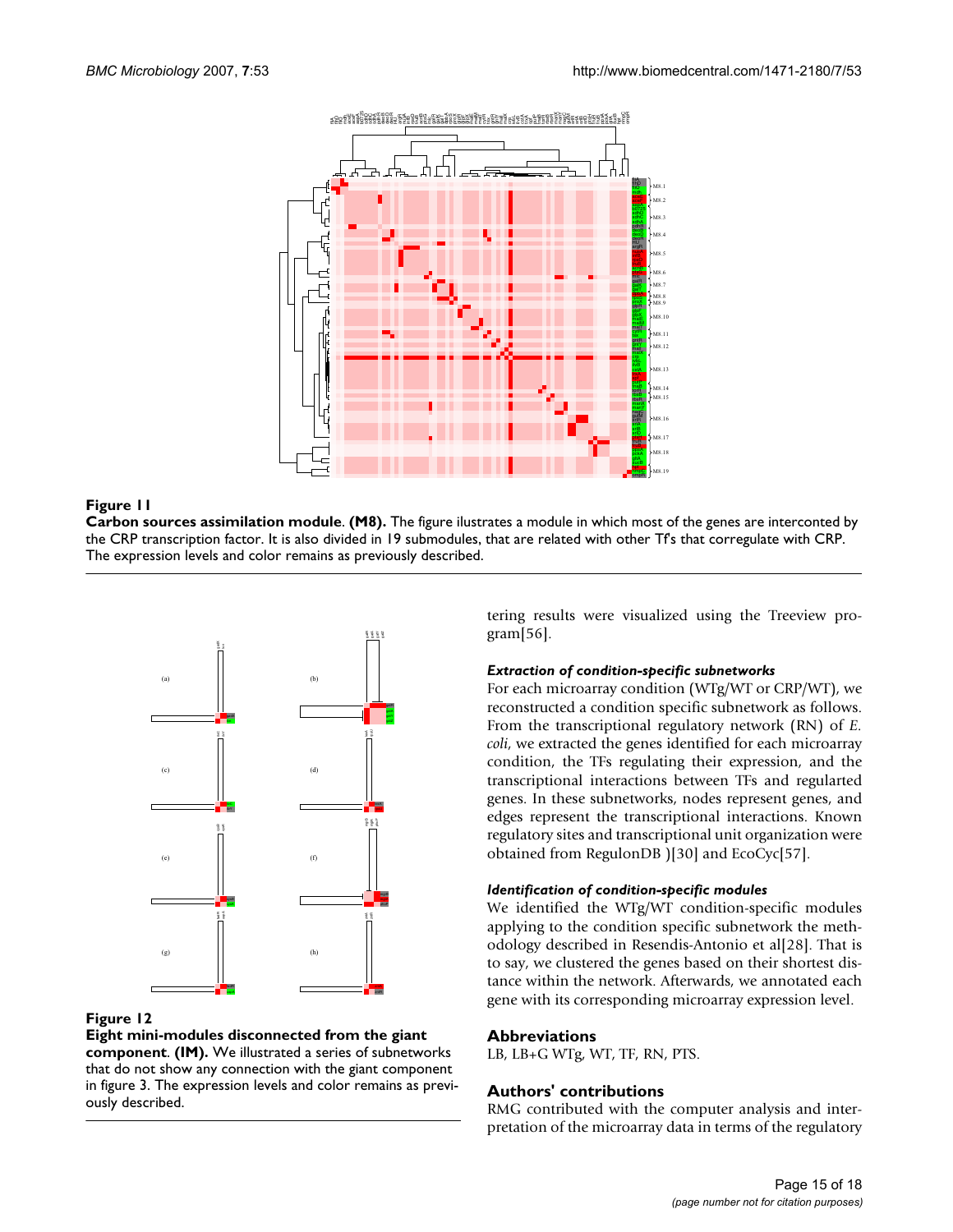

**Glucose sensing pathways and the TFs involved**. Plus and minus signs indicate positive and negative effects: (❍) transcriptional control, ( $\Box$ ) metabolites interaction, ( $\Diamond$ ) protein-protein interaction, and ( $\triangle$ ) adenylate cyclase control.

network, elaboration of programs for data management and discussion for the selection and processing methods. JF contributed with computer analysis of microarray data and with the construction of topological modules. OR processed microarray data, evaluating different approaches for the identification of differentially transcribed genes. JCV participated in data anlaysis and the discussion of every section of the manuscript. MS particpated in the experimental design, supplying the microarray data and collaborating in the discussion of every section of the manuscript. GG participated in the experimental design and contributed with the analysis and interpretation of microarray data for every section of the manuscript.

#### **Acknowledgements**

We thank Heladia Salgado Nancy Mena and Verónica Jiménez for technical assistance. We also thank the Computational Unit and the 'Macroproyecto de Tecnologías de la Información y la Computación de la Universidad Nacional Autónoma de México' for the use of their computer facilities. This work was supported by grants IN205005-2 and IN203705-3 from PAPIIT-UNAM, and CONACyT. J.A. Freyre-González is supported by Ph.D. fellowship number 176341 from CONACyT-México.

#### **References**

- 1. Preston RD: *The physical biology of plant cell walls* London, Chapman and Hall; 1974.
- Saier MH Jr., Ramseier TM, Reizer J: Regulation of carbon utiliza**tion.** In *Escherichia coli and Salmonella. Cellular and Molecular Biology.* Edited by: Neidhardt FC. Washington, D.C., American Society for Microbiology; 1996:1325-1343.
- 3. Postma PW, Lengeler JW, Jacobson GR: **Phosphoenolpyruvate: Carbohydrate phosphotransferase systems.** In *Escherichia coli and Salmonella. Cellular and Molecular Biology.* Edited by: Neidhardt FC. Washington, 1996:1149-1174.
- 4. Saier MH Jr.: **[Vectorial metabolism and the evolution of trans](http://www.ncbi.nlm.nih.gov/entrez/query.fcgi?cmd=Retrieve&db=PubMed&dopt=Abstract&list_uids=10960084)[port systems.](http://www.ncbi.nlm.nih.gov/entrez/query.fcgi?cmd=Retrieve&db=PubMed&dopt=Abstract&list_uids=10960084)** *J Bacteriol* 2000, **182:**5029-5035.
- 5. Tchieu JH, Norris V, Edwards JS, Saier MH Jr.: **The complete phosphotranferase system in** *Escherichia coli***[.](http://www.ncbi.nlm.nih.gov/entrez/query.fcgi?cmd=Retrieve&db=PubMed&dopt=Abstract&list_uids=11361063)** *J Mol Microbiol Biotechnol* 2001, **3:**329-346.
- 6. Hua Q, Yang C, Oshima T, Mori H, Shimizu K: **Analysis of gene expression in** *Escherichia coli* **[in response to changes of](http://www.ncbi.nlm.nih.gov/entrez/query.fcgi?cmd=Retrieve&db=PubMed&dopt=Abstract&list_uids=15066832) [growth-limiting nutrient in chemostat cultures.](http://www.ncbi.nlm.nih.gov/entrez/query.fcgi?cmd=Retrieve&db=PubMed&dopt=Abstract&list_uids=15066832)** *Appl Environ Microbiol* 2004, **70:**2354-2366.
- 7. Liu M, Durfee T, Cabrera JE, Zhao K, Jin DJ, Blattner FR: **Global transcriptional programs reveal a carbon source foraging strategy by** *Escherichia coli***[.](http://www.ncbi.nlm.nih.gov/entrez/query.fcgi?cmd=Retrieve&db=PubMed&dopt=Abstract&list_uids=15705577)** *J Biol Chem* 2005, **280:**15921-15927.
- 8. Tao H, Bausch C, Richmond C, Blattner FR, Conway T: **[Functional](http://www.ncbi.nlm.nih.gov/entrez/query.fcgi?cmd=Retrieve&db=PubMed&dopt=Abstract&list_uids=10515934) [genomics: expression analysis of Escherichia coli growing on](http://www.ncbi.nlm.nih.gov/entrez/query.fcgi?cmd=Retrieve&db=PubMed&dopt=Abstract&list_uids=10515934) [minimal and rich media.](http://www.ncbi.nlm.nih.gov/entrez/query.fcgi?cmd=Retrieve&db=PubMed&dopt=Abstract&list_uids=10515934)** *J Bacteriol* 1999, **181:**6425-6440.
- 9. Oh MK, Rohlin L, Kao KC, Liao JC: **[Global expression profiling of](http://www.ncbi.nlm.nih.gov/entrez/query.fcgi?cmd=Retrieve&db=PubMed&dopt=Abstract&list_uids=11815613)** Biol Chem 2002, **277:**13175-13183.
- 10. Gosset G, Zhang Z, Nayyar S, Cuevas WA, Saier MH Jr.: **[Transcrip](http://www.ncbi.nlm.nih.gov/entrez/query.fcgi?cmd=Retrieve&db=PubMed&dopt=Abstract&list_uids=15150239)[tome analysis of Crp-dependent catabolite control of gene](http://www.ncbi.nlm.nih.gov/entrez/query.fcgi?cmd=Retrieve&db=PubMed&dopt=Abstract&list_uids=15150239) [expression in Escherichia coli.](http://www.ncbi.nlm.nih.gov/entrez/query.fcgi?cmd=Retrieve&db=PubMed&dopt=Abstract&list_uids=15150239)** *J Bacteriol* 2004, **186:**3516-3524.
- Selinger DW, Cheung KJ, Mei R, Johansson EM, Richmond CS, Blattner FR, Lockhart DJ, Church GM: **[RNA expression analysis using](http://www.ncbi.nlm.nih.gov/entrez/query.fcgi?cmd=Retrieve&db=PubMed&dopt=Abstract&list_uids=11101804) [a 30 base pair resolution Escherichia coli genome array.](http://www.ncbi.nlm.nih.gov/entrez/query.fcgi?cmd=Retrieve&db=PubMed&dopt=Abstract&list_uids=11101804)** *Nat Biotechnol* 2000, **18:**1262-1268.
- 12. Britton RA, Eichenberger P, Gonzalez-Pastor JE, Fawcett P, Monson R, Losick R, Grossman AD: **Genome-wide analysis of the stationary-phase sigma factor (sigma-H) regulon of** *Bacillus subtilis***[.](http://www.ncbi.nlm.nih.gov/entrez/query.fcgi?cmd=Retrieve&db=PubMed&dopt=Abstract&list_uids=12169614)** *J Bacteriol* 2002, **184:**4881-4890.
- 13. Loos A, Glanemann C, Willis LB, O'Brien XM, Lessard PA, Gerstmeir R, Guillouet S, Sinskey AJ: **[Development and validation of](http://www.ncbi.nlm.nih.gov/entrez/query.fcgi?cmd=Retrieve&db=PubMed&dopt=Abstract&list_uids=11319117) [corynebacterium DNA microarrays.](http://www.ncbi.nlm.nih.gov/entrez/query.fcgi?cmd=Retrieve&db=PubMed&dopt=Abstract&list_uids=11319117)** *Appl Environ Microbiol* 2001, **67:**2310-2318.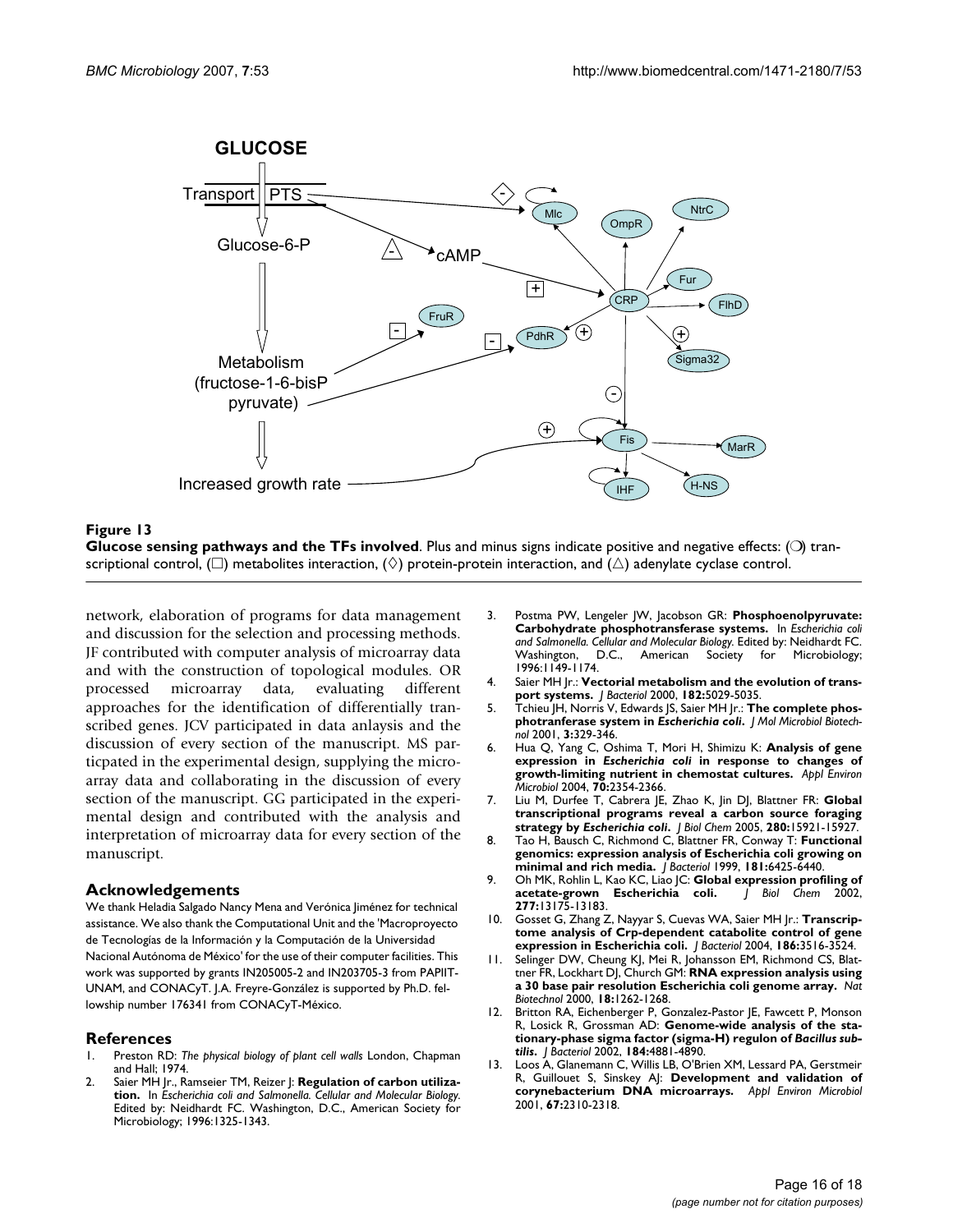- 14. Zheng D, Constantinidou C, Hobman JL, Minchin SD: **[Identification](http://www.ncbi.nlm.nih.gov/entrez/query.fcgi?cmd=Retrieve&db=PubMed&dopt=Abstract&list_uids=15520470) [of the CRP regulon using in vitro and in vivo transcriptional](http://www.ncbi.nlm.nih.gov/entrez/query.fcgi?cmd=Retrieve&db=PubMed&dopt=Abstract&list_uids=15520470) [profiling.](http://www.ncbi.nlm.nih.gov/entrez/query.fcgi?cmd=Retrieve&db=PubMed&dopt=Abstract&list_uids=15520470)** *Nucleic Acids Res* 2004, **32:**5874-5893.
- 15. **http://www.ibt.unam.mx/biocomputo/gutierrez\_rios.htm** 2000 [[http://www.ibt.unam.mx/biocomputo/gutierrez\\_rios.htm](http://www.ibt.unam.mx/biocomputo/gutierrez_rios.htm)].
- 16. Plumbridge J: **[Expression of ptsG, the gene for the major glu](http://www.ncbi.nlm.nih.gov/entrez/query.fcgi?cmd=Retrieve&db=PubMed&dopt=Abstract&list_uids=9767573)[cose PTS transporter in Escherichia coli, is repressed by Mlc](http://www.ncbi.nlm.nih.gov/entrez/query.fcgi?cmd=Retrieve&db=PubMed&dopt=Abstract&list_uids=9767573) [and induced by growth on glucose.](http://www.ncbi.nlm.nih.gov/entrez/query.fcgi?cmd=Retrieve&db=PubMed&dopt=Abstract&list_uids=9767573)** *Mol Microbiol* 1998, **29:**1053-1063.
- 17. Cronan JE, LaPorte D: **Tricarboxylic acid cycle and glyoxylate bypass.** In *Escherichia coli and Salmonella: cellular and molecular biology.* 2nd edition. Edited by: Neidhardt FC, Curtiss III R, Ingraham JL, Lin ECC, Low KB, Magasanik B, Reznikoff WS, Riley M, Schaechter M and Umbarger HE. Washington, D.C., ASM Press; 1996:206-216.
- 18. Goff SA, Goldberg AL: **Production of abnormal proteins in** *E. coli* **[stimulates transcription of lon and other heat shock](http://www.ncbi.nlm.nih.gov/entrez/query.fcgi?cmd=Retrieve&db=PubMed&dopt=Abstract&list_uids=3886165) [genes.](http://www.ncbi.nlm.nih.gov/entrez/query.fcgi?cmd=Retrieve&db=PubMed&dopt=Abstract&list_uids=3886165)** *Cell* 1985, **41:**587-595.
- 19. Parsell DA, Sauer RT: **[Induction of a heat shock-like response by](http://www.ncbi.nlm.nih.gov/entrez/query.fcgi?cmd=Retrieve&db=PubMed&dopt=Abstract&list_uids=2676724) [unfolded protein in Escherichia coli: dependence on protein](http://www.ncbi.nlm.nih.gov/entrez/query.fcgi?cmd=Retrieve&db=PubMed&dopt=Abstract&list_uids=2676724) [level not protein degradation.](http://www.ncbi.nlm.nih.gov/entrez/query.fcgi?cmd=Retrieve&db=PubMed&dopt=Abstract&list_uids=2676724)** *Genes Dev* 1989, **3:**1226-1232.
- 20. Gourse RL, Gaal T, Bartlett MS, Appleman JA, Ross W: **[rRNA tran](http://www.ncbi.nlm.nih.gov/entrez/query.fcgi?cmd=Retrieve&db=PubMed&dopt=Abstract&list_uids=8905094)[scription and growth rate-dependent regulation of ribosome](http://www.ncbi.nlm.nih.gov/entrez/query.fcgi?cmd=Retrieve&db=PubMed&dopt=Abstract&list_uids=8905094)** synthesis in **Escherichia** coli. **50:**645-677.
- 21. Zhang Z, Gosset G, Barabote R, Gonzalez CS, Cuevas WA, Saier MH Jr.: **[Functional interactions between the carbon and iron uti](http://www.ncbi.nlm.nih.gov/entrez/query.fcgi?cmd=Retrieve&db=PubMed&dopt=Abstract&list_uids=15659676)[lization regulators, Crp and Fur, in Escherichia coli.](http://www.ncbi.nlm.nih.gov/entrez/query.fcgi?cmd=Retrieve&db=PubMed&dopt=Abstract&list_uids=15659676)** *J Bacteriol* 2005, **187:**980-990.
- 22. Yamanaka K, Inouye M: **[Growth-phase-dependent expression of](http://www.ncbi.nlm.nih.gov/entrez/query.fcgi?cmd=Retrieve&db=PubMed&dopt=Abstract&list_uids=9260955) [cspD, encoding a member of the CspA family in Escherichia](http://www.ncbi.nlm.nih.gov/entrez/query.fcgi?cmd=Retrieve&db=PubMed&dopt=Abstract&list_uids=9260955) [coli.](http://www.ncbi.nlm.nih.gov/entrez/query.fcgi?cmd=Retrieve&db=PubMed&dopt=Abstract&list_uids=9260955)** *J Bacteriol* 1997, **179:**5126-5130.
- Yamanaka K, Zheng W, Crooke E, Wang YH, Inouye M: [CspD, a](http://www.ncbi.nlm.nih.gov/entrez/query.fcgi?cmd=Retrieve&db=PubMed&dopt=Abstract&list_uids=11260474) [novel DNA replication inhibitor induced during the station](http://www.ncbi.nlm.nih.gov/entrez/query.fcgi?cmd=Retrieve&db=PubMed&dopt=Abstract&list_uids=11260474)**[ary phase in Escherichia coli.](http://www.ncbi.nlm.nih.gov/entrez/query.fcgi?cmd=Retrieve&db=PubMed&dopt=Abstract&list_uids=11260474)** *Mol Microbiol* 2001, **39:**1572-1584.
- 24. Szumanski MB, Boyle SM: **[Influence of cyclic AMP, agmatine,](http://www.ncbi.nlm.nih.gov/entrez/query.fcgi?cmd=Retrieve&db=PubMed&dopt=Abstract&list_uids=1310091) [and a novel protein encoded by a flanking gene on speB](http://www.ncbi.nlm.nih.gov/entrez/query.fcgi?cmd=Retrieve&db=PubMed&dopt=Abstract&list_uids=1310091) [\(agmatine ureohydrolase\) in Escherichia coli.](http://www.ncbi.nlm.nih.gov/entrez/query.fcgi?cmd=Retrieve&db=PubMed&dopt=Abstract&list_uids=1310091)** *J Bacteriol* 1992, **174:**758-764.
- 25. Silverman M, Simon MI: **[Bacterial flagella.](http://www.ncbi.nlm.nih.gov/entrez/query.fcgi?cmd=Retrieve&db=PubMed&dopt=Abstract&list_uids=410356)** *Annu Rev Microbiol* 1977, **31:**397-419.
- 26. Liu X, Matsumura P: **[Differential regulation of multiple overlap](http://www.ncbi.nlm.nih.gov/entrez/query.fcgi?cmd=Retrieve&db=PubMed&dopt=Abstract&list_uids=8866483)[ping promoters in flagellar class II operons in Escherichia](http://www.ncbi.nlm.nih.gov/entrez/query.fcgi?cmd=Retrieve&db=PubMed&dopt=Abstract&list_uids=8866483) [coli.](http://www.ncbi.nlm.nih.gov/entrez/query.fcgi?cmd=Retrieve&db=PubMed&dopt=Abstract&list_uids=8866483)** *Mol Microbiol* 1996, **21:**613-620.
- 27. Blais A, Dynlacht BD: **[Constructing transcriptional regulatory](http://www.ncbi.nlm.nih.gov/entrez/query.fcgi?cmd=Retrieve&db=PubMed&dopt=Abstract&list_uids=15998805) [networks.](http://www.ncbi.nlm.nih.gov/entrez/query.fcgi?cmd=Retrieve&db=PubMed&dopt=Abstract&list_uids=15998805)** *Genes Dev* 2005, **19:**1499-1511.
- 28. Resendis-Antonio O, Freyre-Gonzalez JA, Menchaca-Mendez R, Gutierrez-Rios RM, Martinez-Antonio A, Avila-Sanchez C, Collado-Vides J: **Modular analysis of the transcriptional regulatory network of** *E. coli***[.](http://www.ncbi.nlm.nih.gov/entrez/query.fcgi?cmd=Retrieve&db=PubMed&dopt=Abstract&list_uids=15680508)** *Trends Genet* 2005, **21:**16-20.
- 29. Balazsi G, Barabasi AL, Oltvai ZN: **[Topological units of environ](http://www.ncbi.nlm.nih.gov/entrez/query.fcgi?cmd=Retrieve&db=PubMed&dopt=Abstract&list_uids=15908506)[mental signal processing in the transcriptional regulatory](http://www.ncbi.nlm.nih.gov/entrez/query.fcgi?cmd=Retrieve&db=PubMed&dopt=Abstract&list_uids=15908506) [network of Escherichia coli.](http://www.ncbi.nlm.nih.gov/entrez/query.fcgi?cmd=Retrieve&db=PubMed&dopt=Abstract&list_uids=15908506)** *Proc Natl Acad Sci U S A* 2005, **102:**7841-7846.
- Salgado H, Gama-Castro S, Peralta-Gil M, Diaz-Peredo E, Sanchez-Solano F, Santos-Zavaleta A, Martinez-Flores I, Jimenez-Jacinto V, Bonavides-Martinez C, Segura-Salazar J, Martinez-Antonio A, Collado-Vides J: **[RegulonDB \(version 5.0\): Escherichia coli K-12](http://www.ncbi.nlm.nih.gov/entrez/query.fcgi?cmd=Retrieve&db=PubMed&dopt=Abstract&list_uids=16381895) [transcriptional regulatory network, operon organization,](http://www.ncbi.nlm.nih.gov/entrez/query.fcgi?cmd=Retrieve&db=PubMed&dopt=Abstract&list_uids=16381895) [and growth conditions.](http://www.ncbi.nlm.nih.gov/entrez/query.fcgi?cmd=Retrieve&db=PubMed&dopt=Abstract&list_uids=16381895)** *Nucleic Acids Res* 2006, **34:**D394-D397.
- 31. Gutierrez-Rios RM, Rosenblueth DA, Loza JA, Huerta AM, Glasner JD, Blattner FR, Collado-Vides J: **[Regulatory network of](http://www.ncbi.nlm.nih.gov/entrez/query.fcgi?cmd=Retrieve&db=PubMed&dopt=Abstract&list_uids=14597655) [Escherichia coli: consistency between literature knowledge](http://www.ncbi.nlm.nih.gov/entrez/query.fcgi?cmd=Retrieve&db=PubMed&dopt=Abstract&list_uids=14597655) [and microarray profiles.](http://www.ncbi.nlm.nih.gov/entrez/query.fcgi?cmd=Retrieve&db=PubMed&dopt=Abstract&list_uids=14597655)** *Genome Res* 2003, **13:**2435-2443.
- 32. Martinez-Antonio A, Collado-Vides J: **[Identifying global regula](http://www.ncbi.nlm.nih.gov/entrez/query.fcgi?cmd=Retrieve&db=PubMed&dopt=Abstract&list_uids=14572541)[tors in transcriptional regulatory networks in bacteria.](http://www.ncbi.nlm.nih.gov/entrez/query.fcgi?cmd=Retrieve&db=PubMed&dopt=Abstract&list_uids=14572541)** *Curr Opin Microbiol* 2003, **6:**482-489.
- 33. Barnard A, Wolfe A, Busby S: **[Regulation at complex bacterial](http://www.ncbi.nlm.nih.gov/entrez/query.fcgi?cmd=Retrieve&db=PubMed&dopt=Abstract&list_uids=15063844) [promoters: how bacteria use different promoter organiza](http://www.ncbi.nlm.nih.gov/entrez/query.fcgi?cmd=Retrieve&db=PubMed&dopt=Abstract&list_uids=15063844)[tions to produce different regulatory outcomes.](http://www.ncbi.nlm.nih.gov/entrez/query.fcgi?cmd=Retrieve&db=PubMed&dopt=Abstract&list_uids=15063844)** *Curr Opin Microbiol* 2004, **7:**102-108.
- 34. Richet E, Vidal-Ingigliardi D, Raibaud O: **[A new mechanism for](http://www.ncbi.nlm.nih.gov/entrez/query.fcgi?cmd=Retrieve&db=PubMed&dopt=Abstract&list_uids=1913806) [coactivation of transcription initiation: repositioning of an](http://www.ncbi.nlm.nih.gov/entrez/query.fcgi?cmd=Retrieve&db=PubMed&dopt=Abstract&list_uids=1913806) [activator triggered by the binding of a second activator.](http://www.ncbi.nlm.nih.gov/entrez/query.fcgi?cmd=Retrieve&db=PubMed&dopt=Abstract&list_uids=1913806)** *Cell* 1991, **66:**1185-1195.
- 35. Travers A, Muskhelishvili G: **[DNA microloops and microdo](http://www.ncbi.nlm.nih.gov/entrez/query.fcgi?cmd=Retrieve&db=PubMed&dopt=Abstract&list_uids=9642081)[mains: a general mechanism for transcription activation by](http://www.ncbi.nlm.nih.gov/entrez/query.fcgi?cmd=Retrieve&db=PubMed&dopt=Abstract&list_uids=9642081) [torsional transmission.](http://www.ncbi.nlm.nih.gov/entrez/query.fcgi?cmd=Retrieve&db=PubMed&dopt=Abstract&list_uids=9642081)** *J Mol Biol* 1998, **279:**1027-1043.
- 36. Bongaerts J, Zoske S, Weidner U, Unden G: **[Transcriptional regu](http://www.ncbi.nlm.nih.gov/entrez/query.fcgi?cmd=Retrieve&db=PubMed&dopt=Abstract&list_uids=7565112)[lation of the proton translocating NADH dehydrogenase](http://www.ncbi.nlm.nih.gov/entrez/query.fcgi?cmd=Retrieve&db=PubMed&dopt=Abstract&list_uids=7565112) genes (nuoA-N) of Escherichia coli by electron acceptors, [electron donors and gene regulators.](http://www.ncbi.nlm.nih.gov/entrez/query.fcgi?cmd=Retrieve&db=PubMed&dopt=Abstract&list_uids=7565112)** *Mol Microbiol* 1995, **16:**521-534.
- 37. Wackwitz B, Bongaerts J, Goodman SD, Unden G: **[Growth phase](http://www.ncbi.nlm.nih.gov/entrez/query.fcgi?cmd=Retrieve&db=PubMed&dopt=Abstract&list_uids=10628873)[dependent regulation of nuoA-N expression in Escherichia](http://www.ncbi.nlm.nih.gov/entrez/query.fcgi?cmd=Retrieve&db=PubMed&dopt=Abstract&list_uids=10628873) coli K-12 by the Fis protein: upstream binding sites and [bioenergetic significance.](http://www.ncbi.nlm.nih.gov/entrez/query.fcgi?cmd=Retrieve&db=PubMed&dopt=Abstract&list_uids=10628873)** *Mol Gen Genet* 1999, **262:**876-883.
- 38. Martin RG, Rosner |L: [Fis, an accessorial factor for transcrip](http://www.ncbi.nlm.nih.gov/entrez/query.fcgi?cmd=Retrieve&db=PubMed&dopt=Abstract&list_uids=9393706)**[tional activation of the mar \(multiple antibiotic resistance\)](http://www.ncbi.nlm.nih.gov/entrez/query.fcgi?cmd=Retrieve&db=PubMed&dopt=Abstract&list_uids=9393706) promoter of Escherichia coli in the presence of the activator [MarA, SoxS, or Rob.](http://www.ncbi.nlm.nih.gov/entrez/query.fcgi?cmd=Retrieve&db=PubMed&dopt=Abstract&list_uids=9393706)** *Journal of Bacteriology* 1997, **179:**7410-7419.
- Browning DF, Grainger DC, Beatty CM, Wolfe AJ, Cole JA, Busby SJ: **[Integration of three signals at the Escherichia coli nrf pro](http://www.ncbi.nlm.nih.gov/entrez/query.fcgi?cmd=Retrieve&db=PubMed&dopt=Abstract&list_uids=15978080)[moter: a role for Fis protein in catabolite repression.](http://www.ncbi.nlm.nih.gov/entrez/query.fcgi?cmd=Retrieve&db=PubMed&dopt=Abstract&list_uids=15978080)** *Mol Microbiol* 2005, **57:**496-510.
- 40. Shin D, Cho N, Heu S, Ryu S: **[Selective regulation of ptsG](http://www.ncbi.nlm.nih.gov/entrez/query.fcgi?cmd=Retrieve&db=PubMed&dopt=Abstract&list_uids=12588863) [expression by Fis. Formation of either activating or repress](http://www.ncbi.nlm.nih.gov/entrez/query.fcgi?cmd=Retrieve&db=PubMed&dopt=Abstract&list_uids=12588863)[ing nucleoprotein complex in response to glucose.](http://www.ncbi.nlm.nih.gov/entrez/query.fcgi?cmd=Retrieve&db=PubMed&dopt=Abstract&list_uids=12588863)** *J Biol Chem* 2003, **278:**14776-14781.
- 41. Eisen MB, Spellman PT, Brown PO, Botstein D: **[Cluster analysis](http://www.ncbi.nlm.nih.gov/entrez/query.fcgi?cmd=Retrieve&db=PubMed&dopt=Abstract&list_uids=9843981) [and display of genome-wide expression patterns.](http://www.ncbi.nlm.nih.gov/entrez/query.fcgi?cmd=Retrieve&db=PubMed&dopt=Abstract&list_uids=9843981)** *Proceedings of the National Academy of Sciences of the United States of America* 1998, **95:**14863-14868.
- 42. Nasser W, Schneider R, Travers A, Muskhelishvili G: **[CRP modu](http://www.ncbi.nlm.nih.gov/entrez/query.fcgi?cmd=Retrieve&db=PubMed&dopt=Abstract&list_uids=11279109)[lates fis transcription by alternate formation of activating](http://www.ncbi.nlm.nih.gov/entrez/query.fcgi?cmd=Retrieve&db=PubMed&dopt=Abstract&list_uids=11279109) [and repressing nucleoprotein complexes.](http://www.ncbi.nlm.nih.gov/entrez/query.fcgi?cmd=Retrieve&db=PubMed&dopt=Abstract&list_uids=11279109)** *J Biol Chem* 2001, **276:**17878-17886.
- 43. Bledig SA, Ramseier TM, Saier MH Jr.: **[Frur mediates catabolite](http://www.ncbi.nlm.nih.gov/entrez/query.fcgi?cmd=Retrieve&db=PubMed&dopt=Abstract&list_uids=8550429) [activation of pyruvate kinase \(pykF\) gene expression in](http://www.ncbi.nlm.nih.gov/entrez/query.fcgi?cmd=Retrieve&db=PubMed&dopt=Abstract&list_uids=8550429) [Escherichia coli.](http://www.ncbi.nlm.nih.gov/entrez/query.fcgi?cmd=Retrieve&db=PubMed&dopt=Abstract&list_uids=8550429)** *J Bacteriol* 1996, **178:**280-283.
- Ramseier TM, Negre D, Cortay JC, Scarabel M, Cozzone AJ, Saier MH Jr.: **In vitro binding of the pleiotropic transcriptional regulatory protein, FruR, to the fru, pps, ace, pts and icd operons of Escherichia coli and** *Salmonella typhimurium***[.](http://www.ncbi.nlm.nih.gov/entrez/query.fcgi?cmd=Retrieve&db=PubMed&dopt=Abstract&list_uids=8230205)** *J Mol Biol* 1993, **234:**28-44.
- 45. Liu X, Ferenci T: **[An analysis of multifactorial influences on the](http://www.ncbi.nlm.nih.gov/entrez/query.fcgi?cmd=Retrieve&db=PubMed&dopt=Abstract&list_uids=11700349) [transcriptional control of ompF and ompC porin expression](http://www.ncbi.nlm.nih.gov/entrez/query.fcgi?cmd=Retrieve&db=PubMed&dopt=Abstract&list_uids=11700349) [under nutrient limitation.](http://www.ncbi.nlm.nih.gov/entrez/query.fcgi?cmd=Retrieve&db=PubMed&dopt=Abstract&list_uids=11700349)** *Microbiology* 2001, **147:**2981-2989.
- 46. Jenkins DE, Auger EA, Matin A: **[Role of RpoH, a heat shock reg](http://www.ncbi.nlm.nih.gov/entrez/query.fcgi?cmd=Retrieve&db=PubMed&dopt=Abstract&list_uids=2002001)[ulator protein, in Escherichia coli carbon starvation protein](http://www.ncbi.nlm.nih.gov/entrez/query.fcgi?cmd=Retrieve&db=PubMed&dopt=Abstract&list_uids=2002001) [synthesis and survival.](http://www.ncbi.nlm.nih.gov/entrez/query.fcgi?cmd=Retrieve&db=PubMed&dopt=Abstract&list_uids=2002001)** *J Bacteriol* 1991, **173:**1992-1996.
- 47. Wonderling LD, Stauffer GV: **[The cyclic AMP receptor protein](http://www.ncbi.nlm.nih.gov/entrez/query.fcgi?cmd=Retrieve&db=PubMed&dopt=Abstract&list_uids=10074087) [is dependent on GcvA for regulation of the gcv operon.](http://www.ncbi.nlm.nih.gov/entrez/query.fcgi?cmd=Retrieve&db=PubMed&dopt=Abstract&list_uids=10074087)** *J Bacteriol* 1999, **181:**1912-1919.
- 48. Quail MA, Haydon DJ, Guest JR: **[The pdhR-aceEF-lpd operon of](http://www.ncbi.nlm.nih.gov/entrez/query.fcgi?cmd=Retrieve&db=PubMed&dopt=Abstract&list_uids=8057842) [Escherichia coli expresses the pyruvate dehydrogenase com](http://www.ncbi.nlm.nih.gov/entrez/query.fcgi?cmd=Retrieve&db=PubMed&dopt=Abstract&list_uids=8057842)[plex.](http://www.ncbi.nlm.nih.gov/entrez/query.fcgi?cmd=Retrieve&db=PubMed&dopt=Abstract&list_uids=8057842)** *Mol Microbiol* 1994, **12:**95-104.
- 49. Bell PJ, Andrews SC, Sivak MN, Guest JR: **[Nucleotide sequence of](http://www.ncbi.nlm.nih.gov/entrez/query.fcgi?cmd=Retrieve&db=PubMed&dopt=Abstract&list_uids=2656658) [the FNR-regulated fumarase gene \(fumB\) of Escherichia coli](http://www.ncbi.nlm.nih.gov/entrez/query.fcgi?cmd=Retrieve&db=PubMed&dopt=Abstract&list_uids=2656658) [K-12.](http://www.ncbi.nlm.nih.gov/entrez/query.fcgi?cmd=Retrieve&db=PubMed&dopt=Abstract&list_uids=2656658)** *J Bacteriol* 1989, **171:**3494-3503.
- Woods SA, Miles JS, Roberts RE, Guest JR: **[Structural and func](http://www.ncbi.nlm.nih.gov/entrez/query.fcgi?cmd=Retrieve&db=PubMed&dopt=Abstract&list_uids=3541901)[tional relationships between fumarase and aspartase. Nucle](http://www.ncbi.nlm.nih.gov/entrez/query.fcgi?cmd=Retrieve&db=PubMed&dopt=Abstract&list_uids=3541901)otide sequences of the fumarase (fumC) and aspartase [\(aspA\) genes of Escherichia coli K12.](http://www.ncbi.nlm.nih.gov/entrez/query.fcgi?cmd=Retrieve&db=PubMed&dopt=Abstract&list_uids=3541901)** *Biochem J* 1986, **237:**547-557.
- 51. Perez-Rueda E, Collado-Vides J, Segovia L: **[Phylogenetic distribu](http://www.ncbi.nlm.nih.gov/entrez/query.fcgi?cmd=Retrieve&db=PubMed&dopt=Abstract&list_uids=15556475)[tion of DNA-binding transcription factors in bacteria and](http://www.ncbi.nlm.nih.gov/entrez/query.fcgi?cmd=Retrieve&db=PubMed&dopt=Abstract&list_uids=15556475) [archaea.](http://www.ncbi.nlm.nih.gov/entrez/query.fcgi?cmd=Retrieve&db=PubMed&dopt=Abstract&list_uids=15556475)** *Comput Biol Chem* 2004, **28:**341-350.
- Caldwell R, Sapolsky R, Weyler W, Maile RR, Causey SC, Ferrari E: **[Correlation between Bacillus subtilis scoC phenotype and](http://www.ncbi.nlm.nih.gov/entrez/query.fcgi?cmd=Retrieve&db=PubMed&dopt=Abstract&list_uids=11717292) gene expression determined using microarrays for tran[scriptome analysis.](http://www.ncbi.nlm.nih.gov/entrez/query.fcgi?cmd=Retrieve&db=PubMed&dopt=Abstract&list_uids=11717292)** *J Bacteriol* 2001, **183:**7329-7340.
- 53. **http://regulondb.ccg.unam.mx/** 2007 [\[http://regu](http://regulondb.ccg.unam.mx/) [londb.ccg.unam.mx/\]](http://regulondb.ccg.unam.mx/).
- 54. **http://www.ecocyc.org/** 2007 [\[http://www.ecocyc.org/\]](http://www.ecocyc.org/).
- 55. De Hoon MJ, Imoto S, Nolan J, Miyano S: **[Open source clustering](http://www.ncbi.nlm.nih.gov/entrez/query.fcgi?cmd=Retrieve&db=PubMed&dopt=Abstract&list_uids=14871861) [software.](http://www.ncbi.nlm.nih.gov/entrez/query.fcgi?cmd=Retrieve&db=PubMed&dopt=Abstract&list_uids=14871861)** *Bioinformatics* 2004, **20:**1453-1454.
- 56. Saldanha AJ: **[Java Treeview--extensible visualization of micro](http://www.ncbi.nlm.nih.gov/entrez/query.fcgi?cmd=Retrieve&db=PubMed&dopt=Abstract&list_uids=15180930)[array data.](http://www.ncbi.nlm.nih.gov/entrez/query.fcgi?cmd=Retrieve&db=PubMed&dopt=Abstract&list_uids=15180930)** *Bioinformatics* 2004, **20:**3246-3248.
- 57. Keseler IM, Collado-Vides J, Gama-Castro S, Ingraham J, Paley S, Paulsen IT, Peralta-Gil M, Karp PD: **[EcoCyc: a comprehensive](http://www.ncbi.nlm.nih.gov/entrez/query.fcgi?cmd=Retrieve&db=PubMed&dopt=Abstract&list_uids=15608210)**